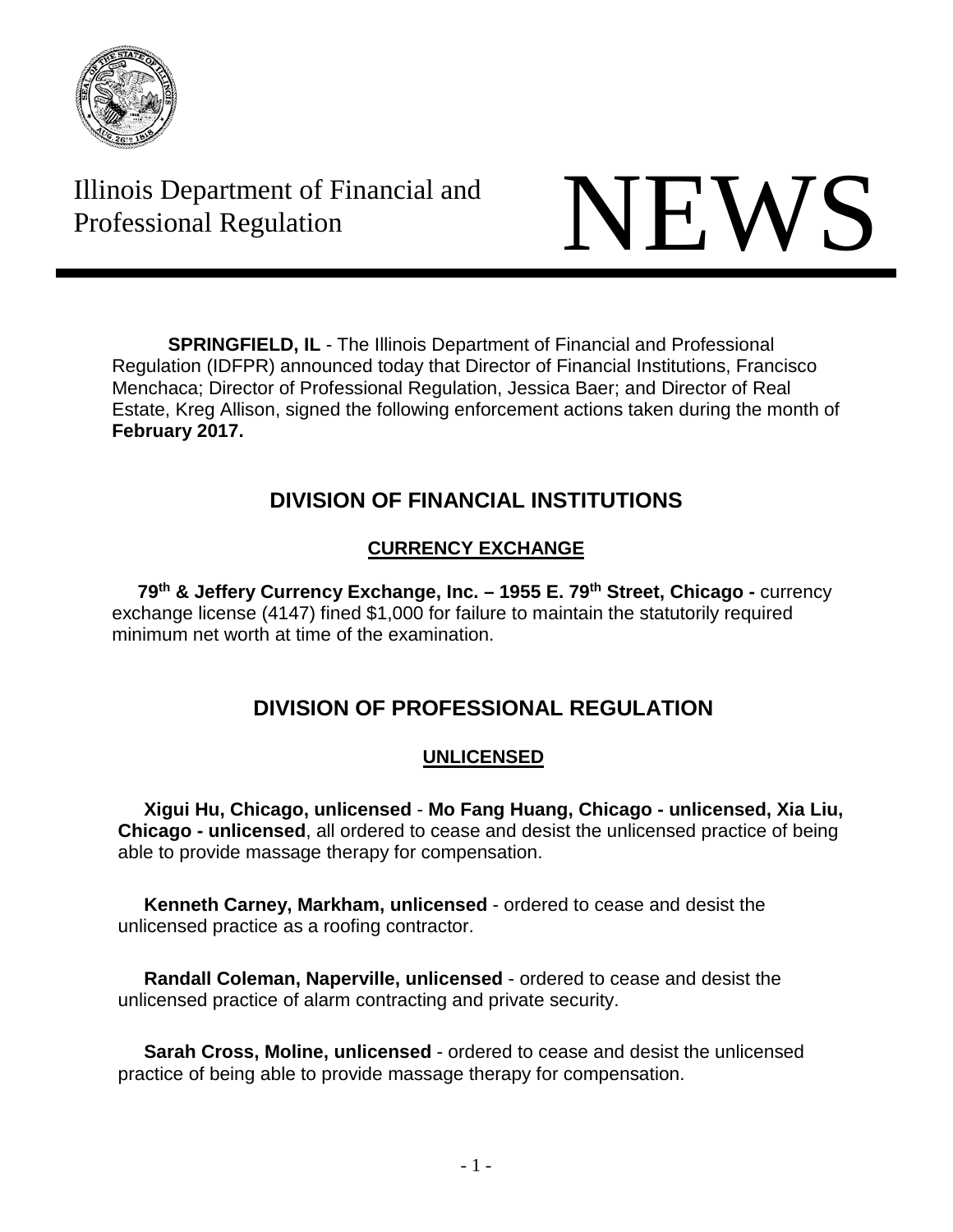**Andrew Crossno, Mount Olive, unlicensed** - ordered to cease and desist the unlicensed practice as a roofing contractor.

 **Fingerprint Background Check Center, Chicago, unlicensed** - ordered to cease and desist the unlicensed practice as a fingerprint vendor and fingerprint vendor agency.

 **Karry Kurtz, Peru, unlicensed** - ordered to cease and desist the unlicensed practice of massage therapy for compensation.

 **Greg Kwiecinski, Niles, unlicensed** - ordered to cease and desist the unlicensed practice of private security contractor and private security contractor agency.

 **Jiang Lan, Chicago, unlicensed** - **M Massage Inc., Tinley Park - unlicensed**, Lan ordered to cease and desist the unlicensed practice of massage therapy for compensation and M Massage ordered to cease and desist engaging in the business of offering massage therapy for compensation.

 **Suying Zhang, Chicago, unlicensed** - ordered to cease and desist the unlicensed practice of massage therapy for compensation.

### **ARCHITECT LICENSING BOARD**

 **George Madaras, Palos Heights, 001011735** - architect license suspended for failure to file and/or pay Illinois state income taxes.

#### **ATHLETIC TRAINER**

 **Jodi Pelegrin, Geneva, 096004421** - athletic trainer license issued and placed on indefinite probation for a minimum of five years for unprofessional conduct.

#### **Barber, Cosmetology, Esthetics, Hair Braiding and Nail Technology**

 **Hau Thi Minh Le, Aurora, 169026544** - nail technician license issued with reprimand and fined \$2,000 for previously submitting a falsified cosmetologist endorsement application.

 **Phong H Le, Waukegan, 011304318** - cosmetologist license suspended for failure to file and/or pay Illinois state income taxes.

 **Rocky Abusharif, Palos Heights, 006065238** - barber license issued and placed on probation for two years due to past criminal conduct.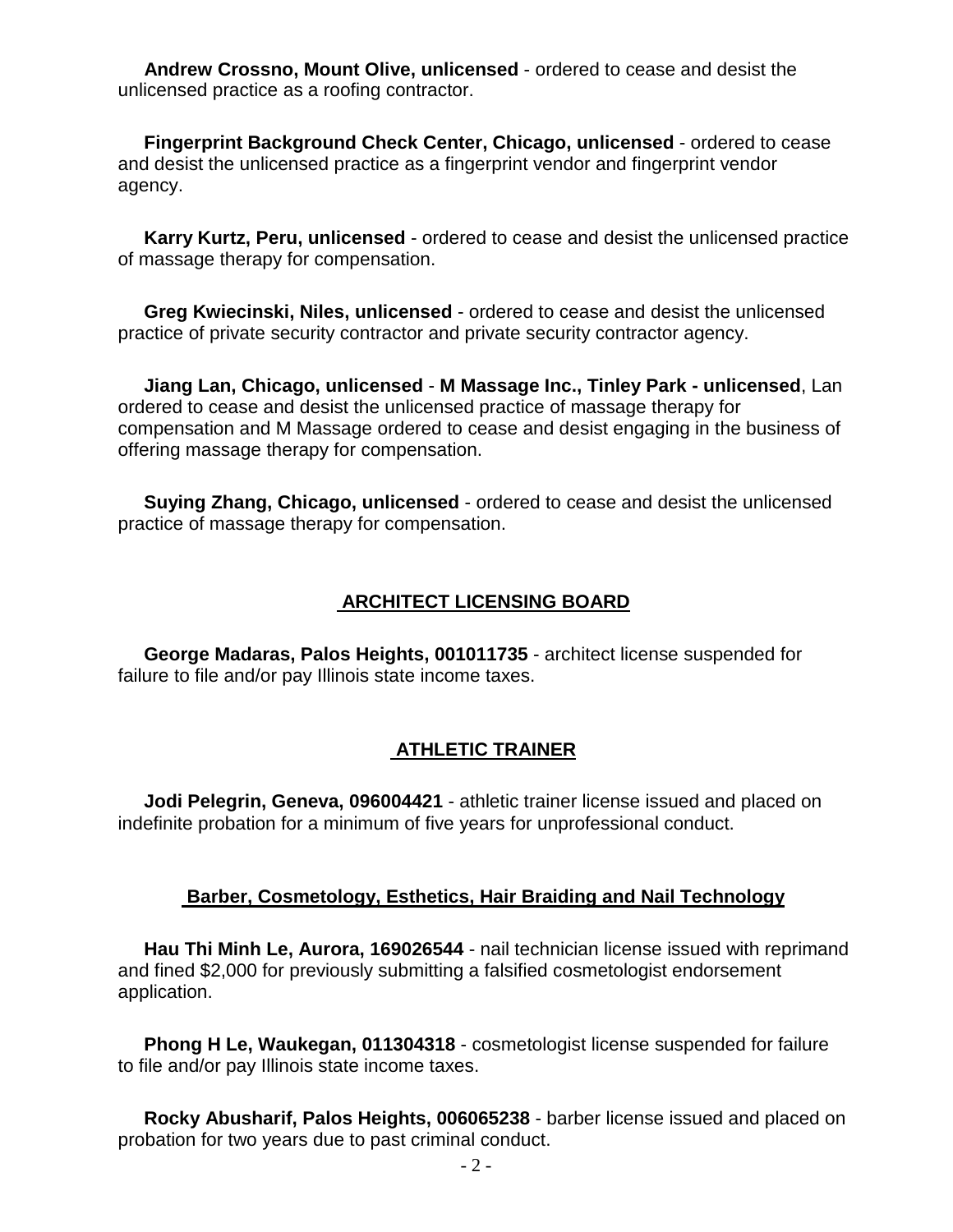**Hoa Ayash, Chicago, 011302832** - cosmetologist license revoked for submitting falsified documents as part of an endorsement application.

 **Dianne Belin, Chicago, 011285857** - cosmetologist license suspended for failure to file and/or pay Illinois state income taxes.

 **Angela Berrios, Chicago, 011305184** - cosmetologist license suspended for failure to file and/or pay Illinois state income taxes.

 **Megan Buzenius, Naperville, 011277095** - cosmetologist license suspended for failure to file and/or pay Illinois state income taxes.

 **Teresa Carter, Calumet City, 011211428** - cosmetologist license suspended for failure to file and/or pay Illinois state income taxes.

 **Andre Cole, Chicago, 006065252** - barber license issued with requirement that he report any future arrests and/or convictions within 14 days due to past criminal conduct.

 **Jennifer Czerak, Palatine, 011242522** - cosmetologist license restored with reprimand and fined \$500 after practiced on a non-renewed license.

 **Rodney Dunn, Springfield, 006062872** – barber license suspended for failure to file and/or pay Illinois state income taxes.

 **Hoang Duong, Champaign, 169026586** - nail technician license issued with reprimand and fined \$500 based on material misstatement to Department.

 **Jenni Einwich, Sycamore, 011282763** - cosmetologist license suspended for failure to file and/or pay Illinois state income taxes.

 **Faiza Farooqi, Aurora, 011282749** - cosmetologist license suspended for failure to file and/or pay Illinois state income taxes.

 **Heidi Fischer, East Moline, 011295790** - cosmetologist license suspended for failure to file and/or pay Illinois state income taxes.

 **Lawrence Funk, Chicago, 006064137** - barber license suspended for failure to file and/or pay Illinois state income taxes.

 **Jacqueline Hooker, Maywood, 131009741** - esthetician license suspended for failure to file and/or pay Illinois state income taxes.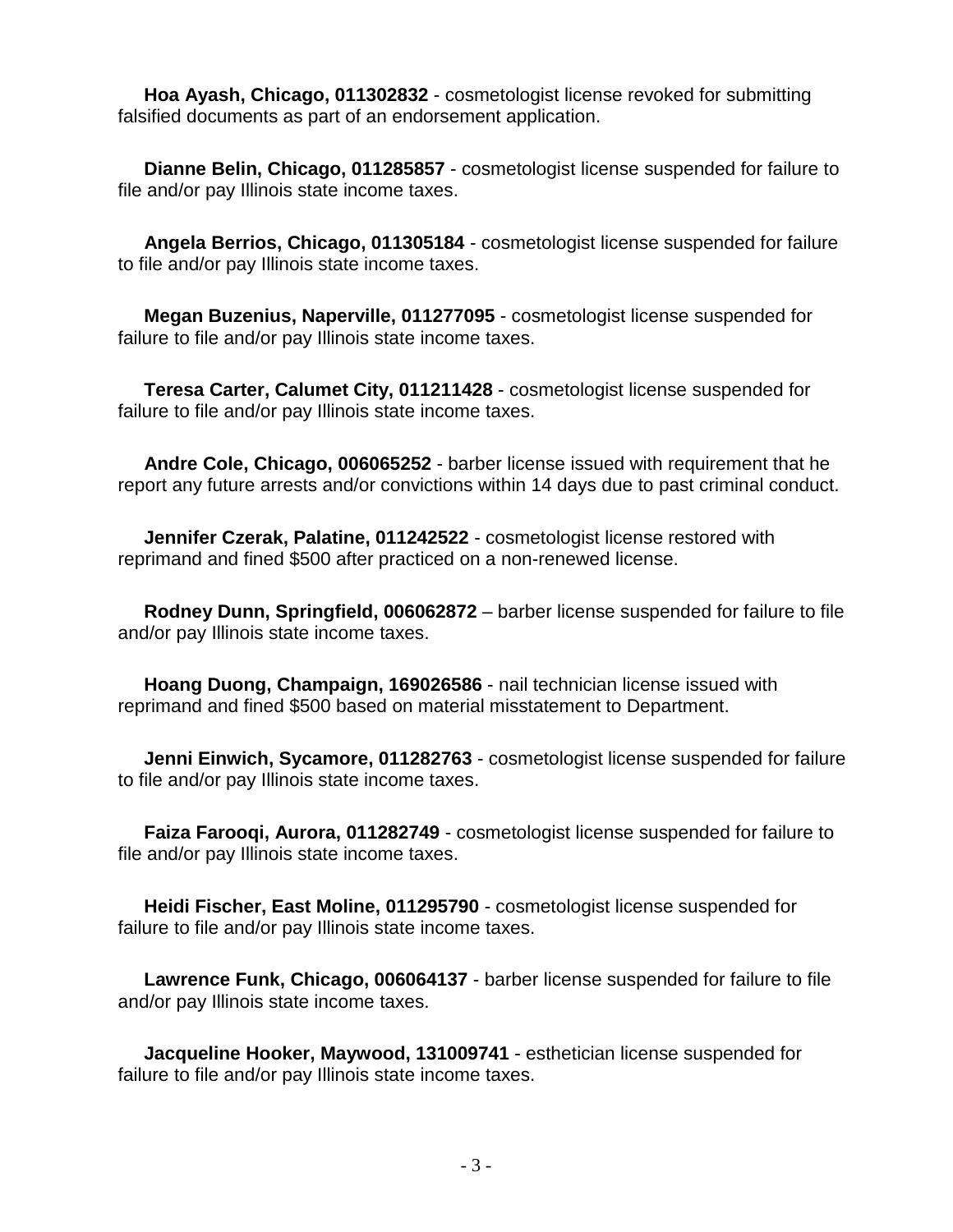**Lillian Howard, Chicago, 011259611** - cosmetologist license reprimanded and fined \$250 after operated a salon prior to licensure.

 **Jessica Kopacz, Logan, 169026557** - nail technician license issued and placed on probation for one year based on felony conviction and unprofessional conduct.

 **Rachel Lykins, Sauk Village, 011315115** - cosmetologist license issued and placed on probation for one year due to past criminal conduct.

 **Karen McCormick, Chicago, 011257300** - cosmetologist license suspended for failure to file and/or pay Illinois state income taxes.

 **Dawaun Neal, Rockford, 011254621** - cosmetologist license reprimanded and fined \$250 after practiced cosmetology on a suspended license.

 **Deqwon Noel, Zion, 006065235** - barber license issued with reprimand and fined \$500 for falsification of his application and unlicensed practice.

 **Chrystalin Pitts, Frankfort, 011315027** - cosmetologist license issued and placed on probation for 30 months based on felony convictions, sister-state discipline and unprofessional conduct.

 **Elizabeth Savchenko, Malta, 011276698** - cosmetologist license suspended for failure to file and/or pay Illinois state income taxes.

 **Alysa Snayder, Chicago, 011279352** - cosmetologist license renewed with reprimand and fined \$250 after practiced on a non-renewed license.

 **Becky Snyder, Durand, 011199689** - cosmetologist license suspended for failure to file and/or pay Illinois state income taxes.

 **Christina Uselton, Belle Rive, 011280447** – cosmetologist license suspended for being 30 days' delinquent in the payment of child support.

.

#### **DENTAL**

 **Stuart Dessner, Arlington Heights, 019015575** - dental license suspended for failure to file and/or pay Illinois state income taxes.

 **Lance Ostrowski, Park Ridge, 019018549** - dental license placed on probation for two years and fined \$10,000 for excessive prescribing of controlled substances.

 **Craig Spencer, Frankfort, 019021315** - dental license placed on indefinite probation for a minimum of two years for inadequate implant and treatment of a tooth.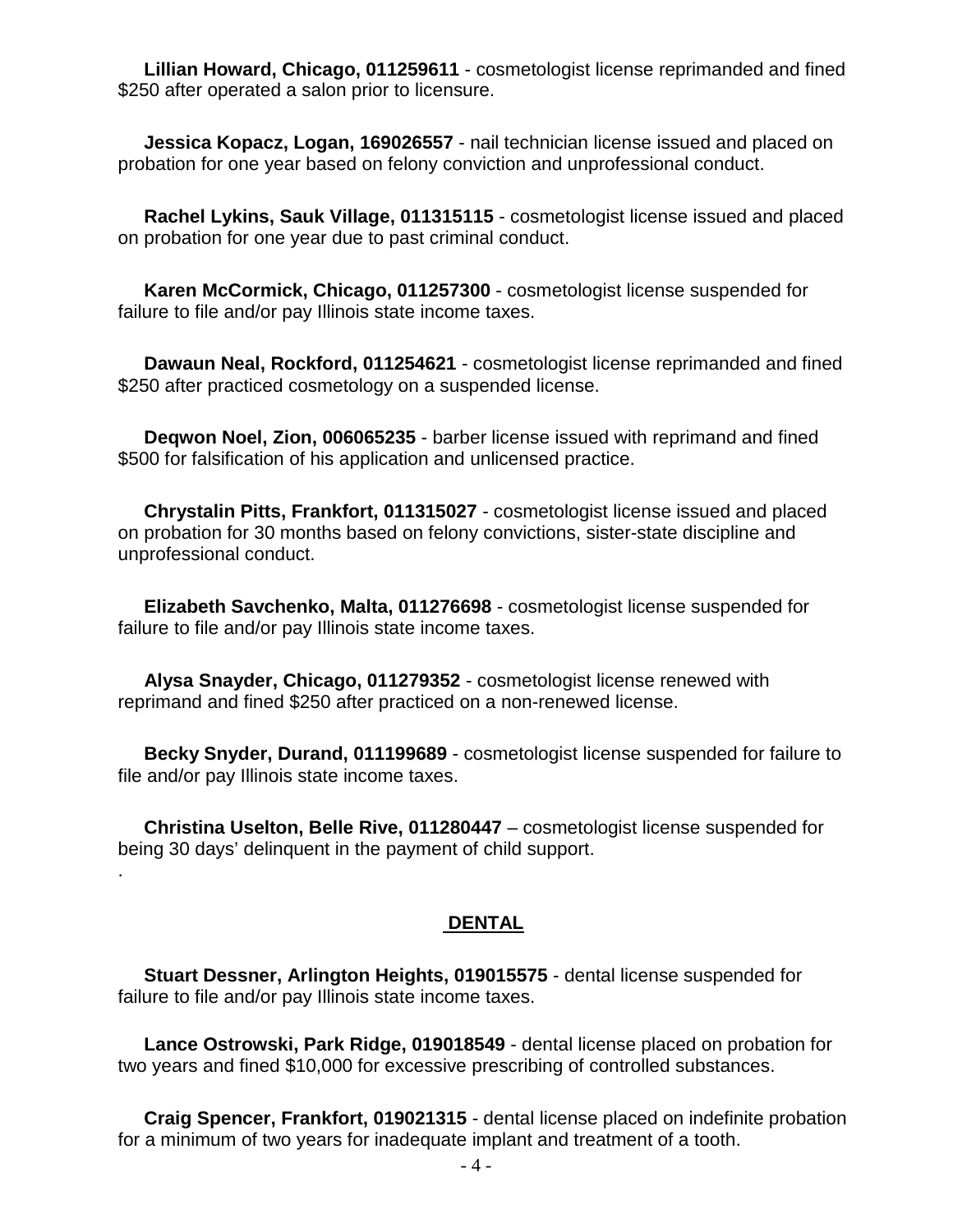**Lawrence White, Chicago, 019021776** - dental license suspended for failure to file and/or pay Illinois state income taxes.

 **Pauletta Young, Chicago, 019021215** - dental license suspended for failure to file and/or pay Illinois state income taxes.

 **David Yudkowsky, Chicago, 019019780** - dental license suspended for failure to file and/or pay Illinois state income taxes.

## **DETECTIVE, ALARM, SECURITY, FINGERPRINT VENDOR AND LOCKSMITH**

 **Jeffrey Allen, Chicago, 129302151** - permanent employee registration card revoked as a result of failure to report arrest and conviction for domestic battery.

 **Isiaka Animashaun, Chicago, 129362310** - permanent employee registration card placed in refuse to renew status for failure to appear for a disciplinary conference.

 **Daniel Armstrong, Woodridge, 129164245** - permanent employee registration card placed in refuse to renew status for failure to appear for a disciplinary conference.

 **Kristyna Ashman, Montgomery, 129365494** - permanent employee registration card indefinitely suspended as a result of failure to report an arrest and conviction for theft.

 **Eric Austin, Chicago, 129393279** - permanent employee registration card suspended for failure to file and/or pay Illinois state income taxes.

 **Allen Ayen, Park City, 129258551** - permanent employee registration card placed in refuse to renew status for failure to appear for a disciplinary conference.

 **James Barnett, Fenton, MO, 129252027** - permanent employee registration card placed in refuse to renew status for failure to appear for a disciplinary conference.

 **Wilburn Bingaman, Des Plaines, 129218569** - permanent employee registration card placed in refuse to renew status for failure to appear for a disciplinary conference.

 **Veronica Blanton, Chicago, 129220714** - permanent employee registration card placed in refuse to renew status for failure to appear for a disciplinary conference.

 **Maranda Bradford, Chicago, 129385036** - permanent employee registration card suspended for failure to file and/or pay Illinois state income taxes.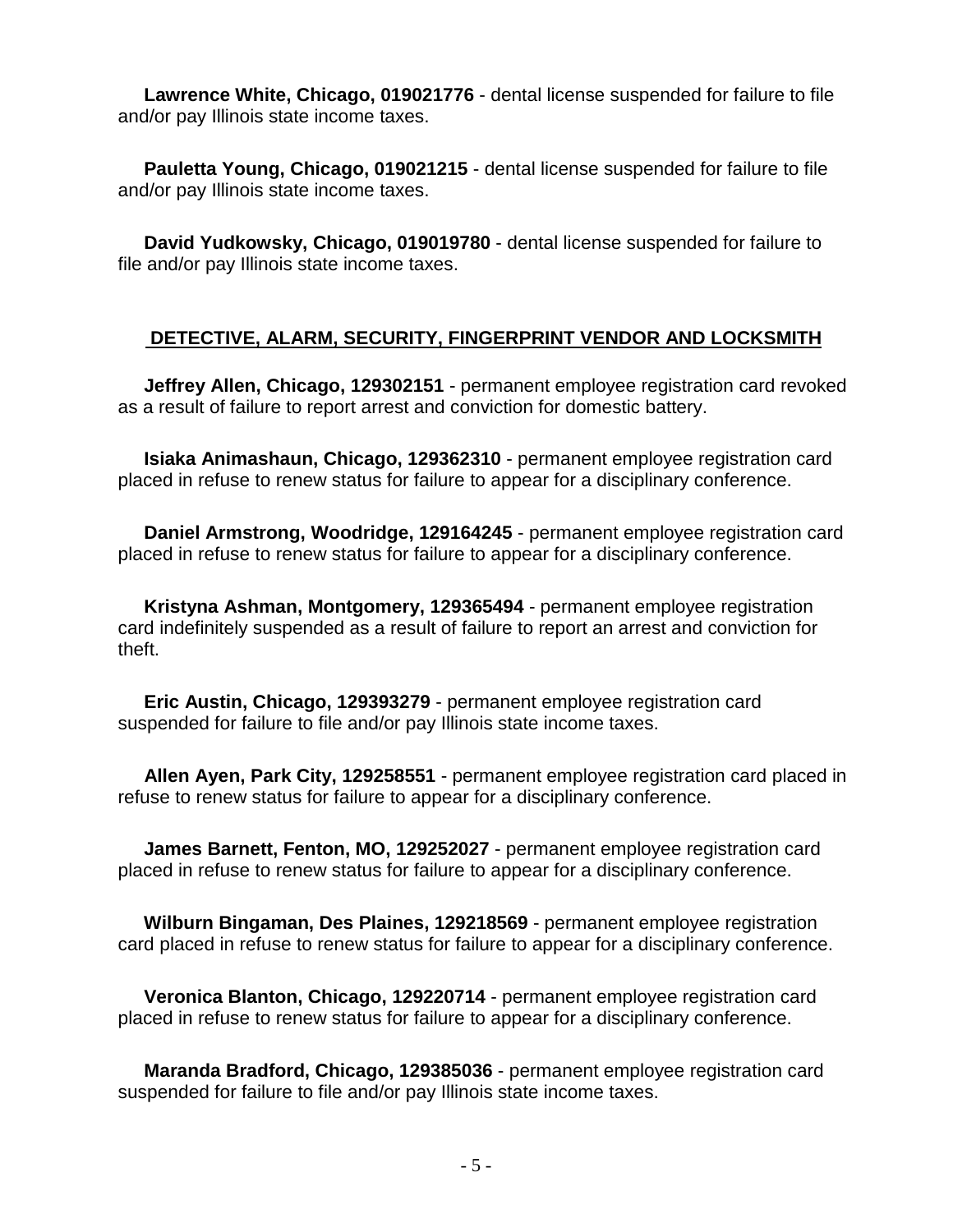**Leonard Brock, Chicago, 129309191** - permanent employee registration card placed on non-reporting probation for one year due to criminal convictions and failure to report.

 **Gregory Brown, Chicago, 129372995** - permanent employee registration card suspended for failure to file and/or pay Illinois state income taxes.

 **Veneatta Brown, Chicago, 129339894** - permanent employee registration card placed on non-reporting probation for one year and shall be prohibited from applying for a firearm control card for one year due to criminal conviction.

 **Michael Bryant, Danville, 129385052** - permanent employee registration card suspended for failure to file and/or pay Illinois state income taxes.

 **Shaun Buchanan, East St. Louis, 129286124** - permanent employee registration card placed in refuse to renew status for failure to appear for a disciplinary conference.

 **Robert Burton, Collinsville, 129394257** - permanent employee registration card suspended for failure to file and/or pay Illinois state income taxes.

 **Kimberly Carter, Rockford, 129335729** - permanent employee registration card and firearm control cards – 229073698 and 229076470 all revoked as a result of effectuating a traffic stop and acting as if she was a police officer in October 2013.

 **Kyle Cinzio, Chicago, 129391531** - permanent employee registration card suspended for failure to file and/or pay Illinois state income taxes.

 **Keith Clemons, Chicago, 129307170** - permanent employee registration card placed in refuse to renew status for failure to appear for a disciplinary conference.

 **Demardo Common, Oak Park, 129342909** - permanent employee registration card suspended for failure to file and/or pay Illinois state income taxes.

 **Nathan Cooper, Taylorville, 129314782** - permanent employee registration card placed in refuse to renew status for failure to appear for a disciplinary conference.

 **Lakeida Craighead, Park Forest, 129332208** - permanent employee registration card placed in refuse to renew status for failure to appear for a disciplinary conference.

 **Gilbert Cruz, Chicago, 129351884** - permanent employee registration card suspended for failure to file and/or pay Illinois state income taxes.

 **Michael Daniels, Chicago, 129246796** - permanent employee registration card indefinitely suspended as a result of failure to report arrest and conviction for financial institution fraud.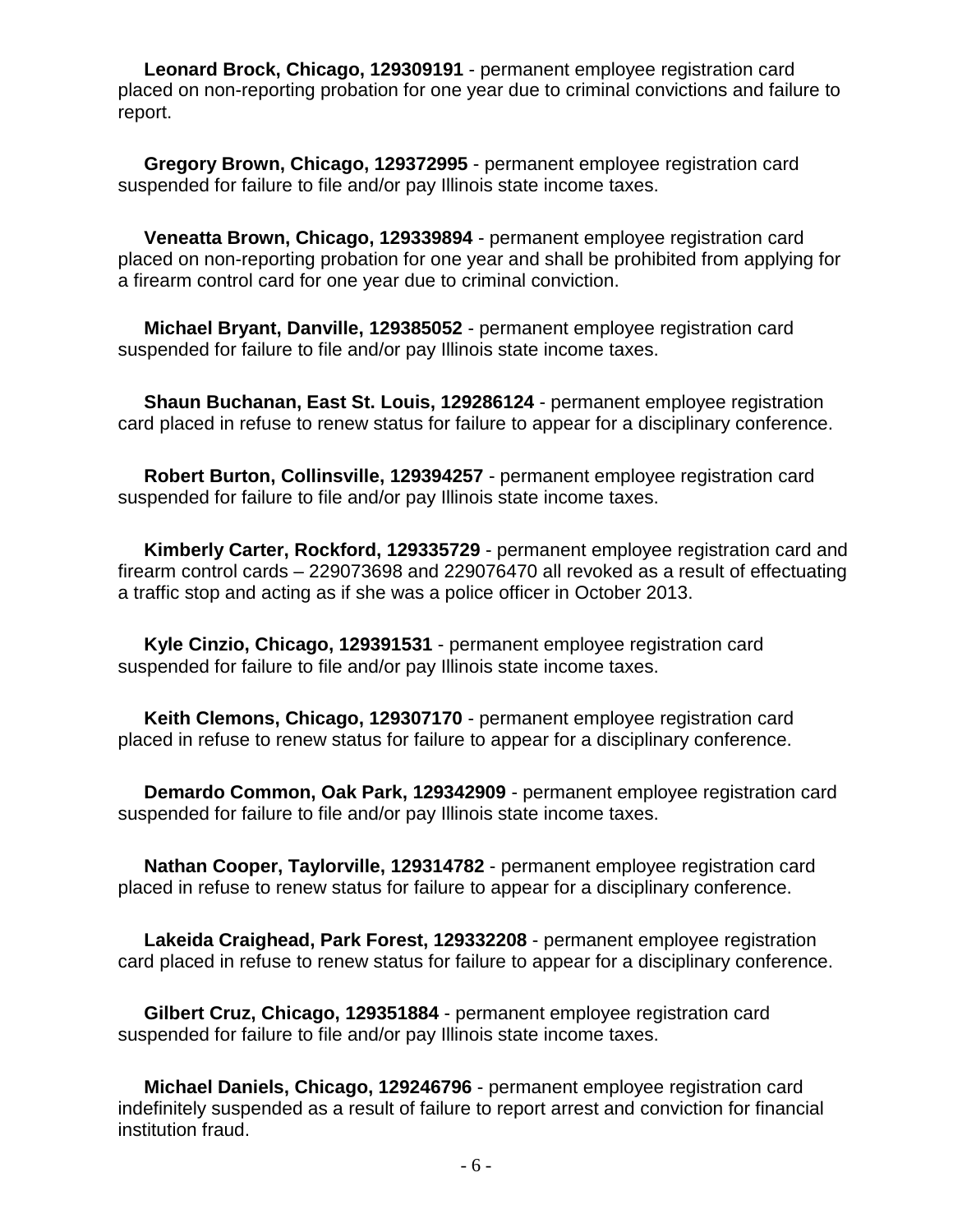**Terry Davis, Chicago, 129041801** - permanent employee registration card placed in refuse to renew status for failure to appear for a disciplinary conference.

 **Luis Daza, Chicago, 129274544** - permanent employee registration card suspended for failure to file and/or pay Illinois state income taxes.

 **Charles Deberry, Chicago, 129249328** - permanent employee registration card indefinitely suspended as a result of failure to report an arrest and conviction for possession of cannabis.

 **Whitney Edwards, Joliet, 129333906** - permanent employee registration card placed in refuse to renew status for failure to appear for a disciplinary conference.

 **David Ford, Chicago, 129380508** - permanent employee registration card suspended for failure to file and/or pay Illinois state income taxes.

 **Oliver Furlow, Chicago, 129353618** - permanent employee registration card placed in refuse to renew status for failure to appear for a disciplinary conference.

 **Jerry Gardner, Chicago, 129191664** - permanent employee registration card suspended for being more than 30 days' delinquent in the payment of child support.

 **Angelica Gonzalez, Chicago, 129350325** - permanent employee registration card suspended for failure to file and/or pay Illinois state income taxes.

 **Edward Gonzalez, Carpentersville, 129246730** - permanent employee registration card placed in refuse to renew status for failure to appear at a disciplinary conference.

 **Candice Goyette, Stickney, 129279410** - permanent employee registration card is revoked as a result of failure to report arrest and conviction for felony retail theft.

 **Christopher Grant, River Grove, 129343261** - permanent employee registration card suspended for failure to file and/or pay Illinois state income taxes.

 **Corey Griffin, Chicago, 129291456** - permanent employee registration card placed in refuse to renew status for failure to appear for a disciplinary conference.

 **Shwanda Grissom, Hazel Crest, 129262644** - permanent employee registration card suspended for failure to file and/or pay Illinois state income taxes.

 **Jeffrey Gunter, Wood River, 129361321** - permanent employee registration card placed in refuse to renew status for failure to appear for a disciplinary conference.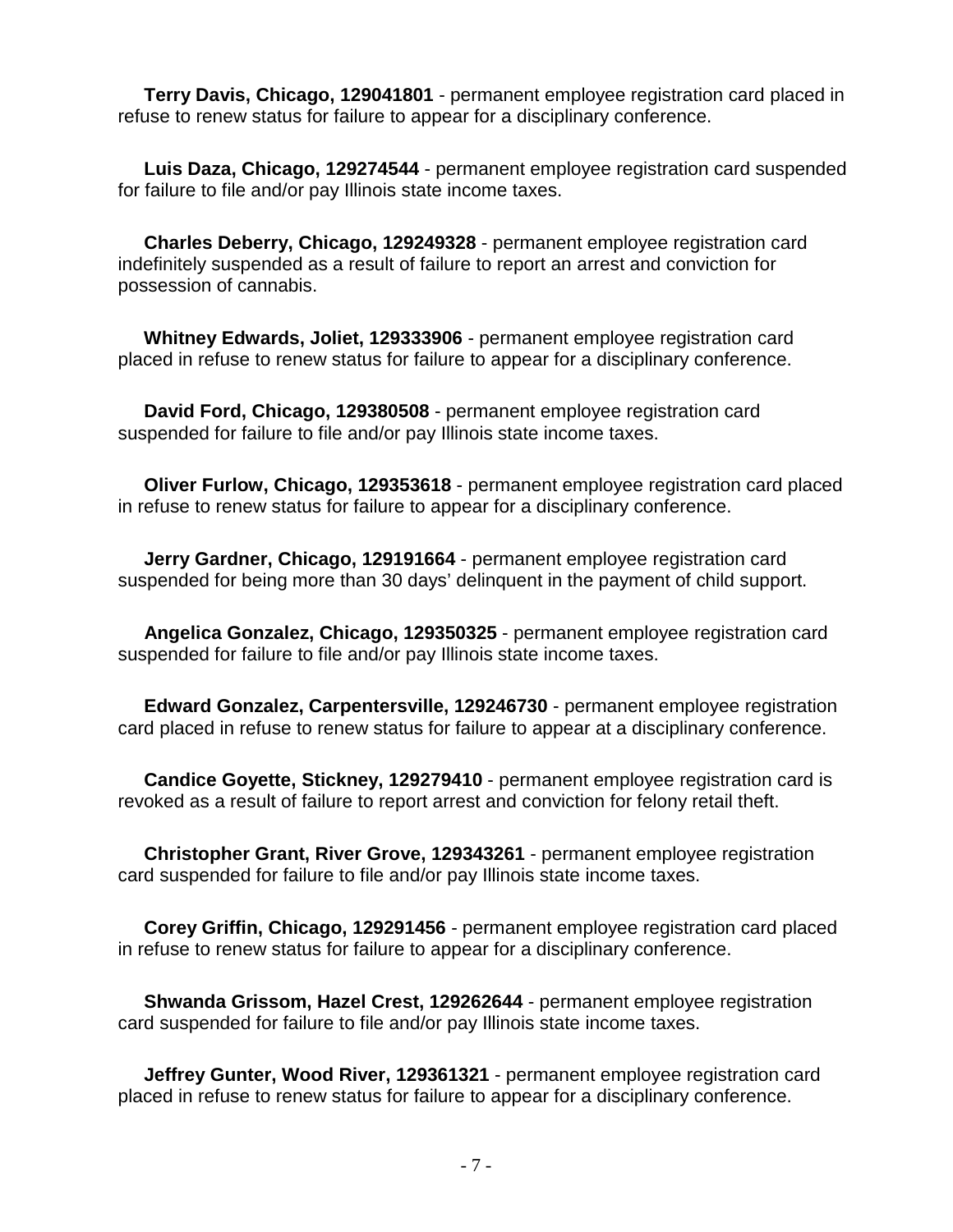**Lawrence Hart, Blue Island, 129326224** - permanent employee registration card suspended for failure to file and/or pay Illinois state income taxes.

 **Omar Herrera, Chicago, 129185226** - permanent employee registration card placed in refuse to renew status for failure to appear for a disciplinary conference.

 **Marcel Higgins, Bourbonnais, 129385148** - permanent employee registration card revoked as a result of failure to report arrest and conviction for manufacture/delivery of cannabis.

 **Anthony Hill, Chicago, 129103915** - permanent employee registration card suspended for being more than 30 days' delinquent in the payment of child support.

 **Carlos Holman, Chicago, 129311717** - permanent employee registration card suspended for failure to file and/or pay Illinois state income taxes.

 **Wilson Hoof, Park Forest, 129113327** - permanent employee registration card placed in refuse to renew status for failure to appear for a disciplinary conference.

 **Qunnetti Howard, Midlothian, 129172693** - permanent employee registration card suspended for failure to file and/or pay Illinois state income taxes.

 **Kenneth Hubbard, Posen, 129365411** - permanent employee registration card suspended for failure to file and/or pay Illinois state income taxes.

 **William Hunter, Belleville, 129016377** - permanent employee registration card suspended for failure to file and/or pay Illinois state income taxes.

 **Camilo Ibarra, Chicago, 129006275** - permanent employee registration card suspended for failure to file and/or pay Illinois state income taxes.

 **Candace Isabelle, Lynwood, 129390785** - permanent employee registration card suspended for failure to file and/or pay Illinois state income taxes.

 **Michelle Jackson, Chicago, 129298452** - permanent employee registration card suspended for failure to file and/or pay Illinois state income taxes.

 **James Jackson, Chicago, 129403332** - permanent employee registration card suspended for failure to file and/or pay Illinois state income taxes.

 **Georgina Jackson, Chicago, 201602592** - permanent employee registration card placed in refuse to renew status for failure to appear for a disciplinary conference.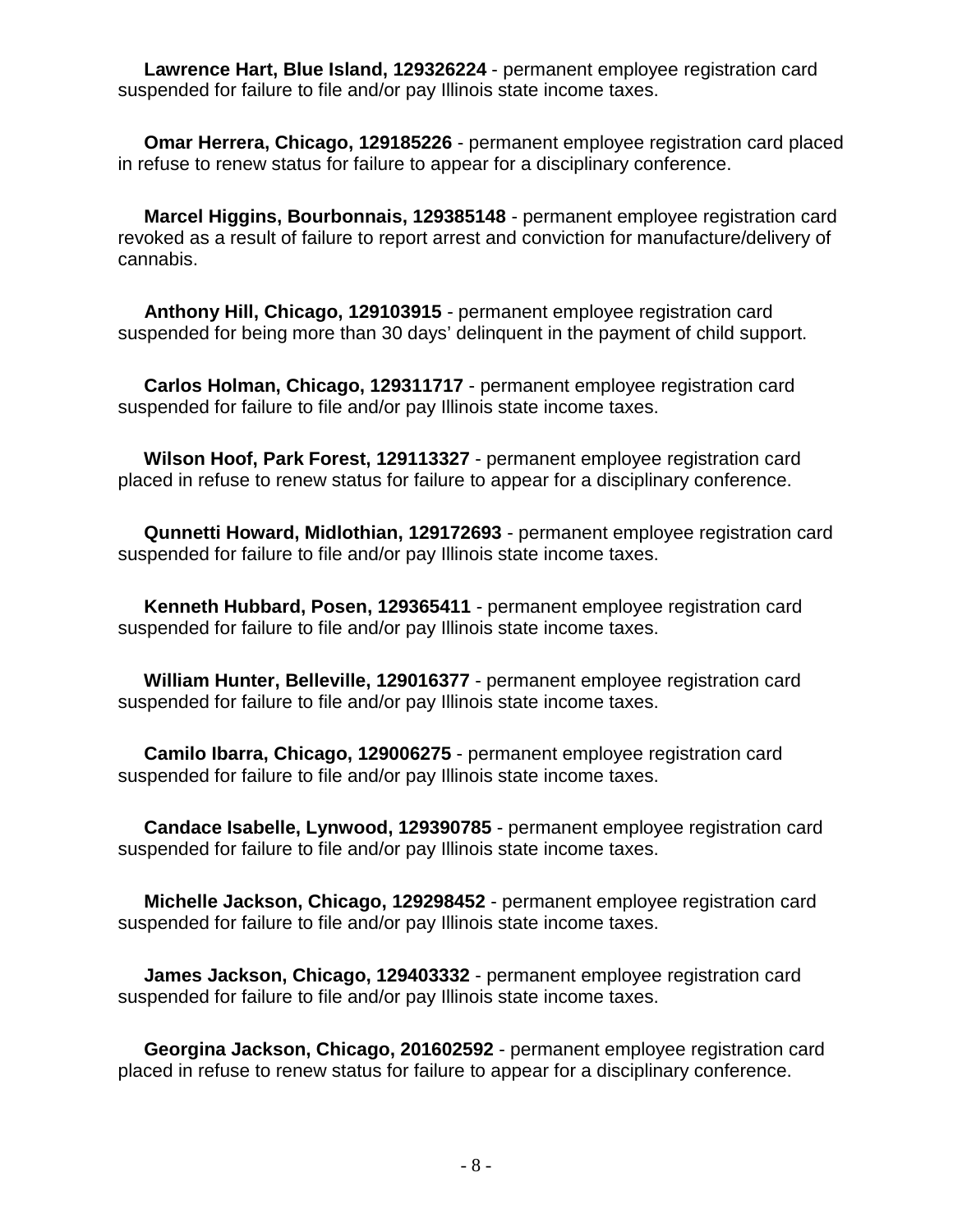**Adonis Jackson, East St. Louis, 129305578** - permanent employee registration card suspended for failure to file and/or pay Illinois state income taxes.

 **Robert Jackson, Chicago, 129291747** - permanent employee registration card suspended for failure to file and/or pay Illinois state income taxes.

 **Candice Johnson, Springfield, 129271704** - permanent employee registration card placed in refuse to renew status for failure to appear for a disciplinary conference.

 **Cedric Johnson, Kankakee, 129251474** - permanent employee registration card placed in refuse to renew status for failure to appear at a disciplinary conference.

 **Pamela Jones, Chicago, 129320444** - permanent employee registration card placed in refuse to renew status for failure to appear for a disciplinary conference.

 **Muhammed Jones, Naperville, 129394502** - permanent employee registration card suspended for failure to file and/or pay Illinois state income taxes.

 **Kevin Jones, Chicago, 129340427** - permanent employee registration card placed on a five-year non-reporting probation and shall be prohibited from obtaining a firearm control card for five years due to criminal conviction.

 **Taurence Joseph, Park Forest, 129315512** - permanent employee registration card placed in refuse to renew status for failure to appear for a disciplinary conference.

 **Richard Jurich, Portage, IN, 129110326** - permanent employee registration card suspended for failure to file and/or pay Illinois state income taxes.

 **Danny Kaesbauer, Rock Island, 129408154** - permanent employee registration card issued and placed on non-reporting probation for one year due to criminal conviction and failure to report.

 **Michael Knox, Chicago, 129366561** - permanent employee registration card placed in refuse to renew status for failure to appear for a disciplinary conference.

 **Justin Langfitt, Wataga, 129403675** - permanent employee registration card suspended for failure to file and/or pay Illinois state income taxes.

 **Dale Lee, Orland Park, 129343591** - permanent employee registration card placed in refuse to renew status for failure to appear for a disciplinary conference.

 **Kiearra Lee, Chicago Ridge, 129359386** - permanent employee registration card placed in refuse to renew status for failure to appear at a disciplinary conference.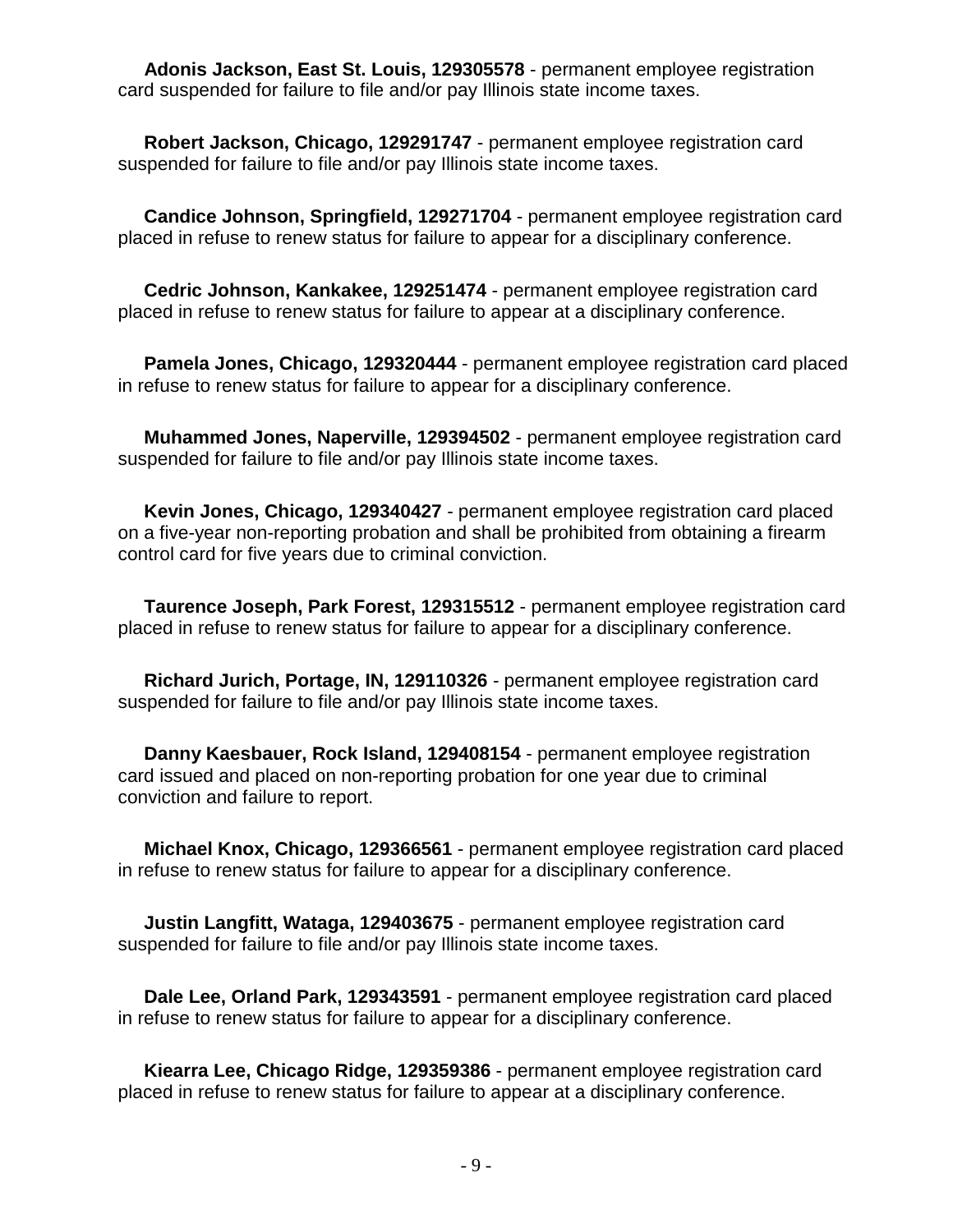**Tommie Levy, Chicago, 129051132** - permanent employee registration card suspended for failure to file and/or pay Illinois state income taxes.

 **Zerlecia Lewis, Chicago, 129399068** - permanent employee registration card suspended for failure to file and/or pay Illinois state income taxes.

 **Gearoy Lockridge, Chicago, 129361261** - permanent employee registration card suspended for failure to file and/or pay Illinois state income taxes.

 **Jamaine Love, Chicago, 129393405** - permanent employee registration card suspended for failure to file and/or pay Illinois state income taxes.

 **Derrick McDavid, Chicago, 129355206** - permanent employee registration card suspended for failure to file and/or pay Illinois state income taxes.

 **Alphonso McNeal, Chicago, 129110140** - permanent employee registration card placed in refuse to renew status for failure to appear for a disciplinary conference.

 **Anthony Meadows, Chicago, 129390351** - permanent employee registration card suspended for being more than 30 days' delinquent in the payment of child support.

 **William Merryman, Rockford, 129177559** - permanent employee registration card placed in refuse to renew status for failure to appear for a disciplinary conference.

 **Williams Meyer, Des Plaines, 129270024** - permanent employee registration card placed in refuse to renew status for failure to appear for a disciplinary conference.

 **Ben Moore, Chicago, 129368036** - permanent employee registration card suspended for failure to file and/or pay Illinois state income taxes.

 **Maritza Morales, Chicago, 129365142** - permanent employee registration card placed in refuse to renew status for failure to appear for a disciplinary conference.

 **Rayshawn Morsby, Calumet Park, 129289050** - permanent employee registration card revoked as a result of failure to report arrest and conviction for trafficking.

 **George Nava, Chicago, 129324585** - permanent employee registration card suspended for failure to file and/or pay Illinois state income taxes.

 **Daniel Nelson, Chicago, 129394726** - permanent employee registration card suspended for failure to file and/or pay Illinois state income taxes.

 **Antwann Ollie, Chicago, 129408164** – permanent employee registration card placed on non-reporting probation for one year effective upon issuance of perc due to criminal conviction.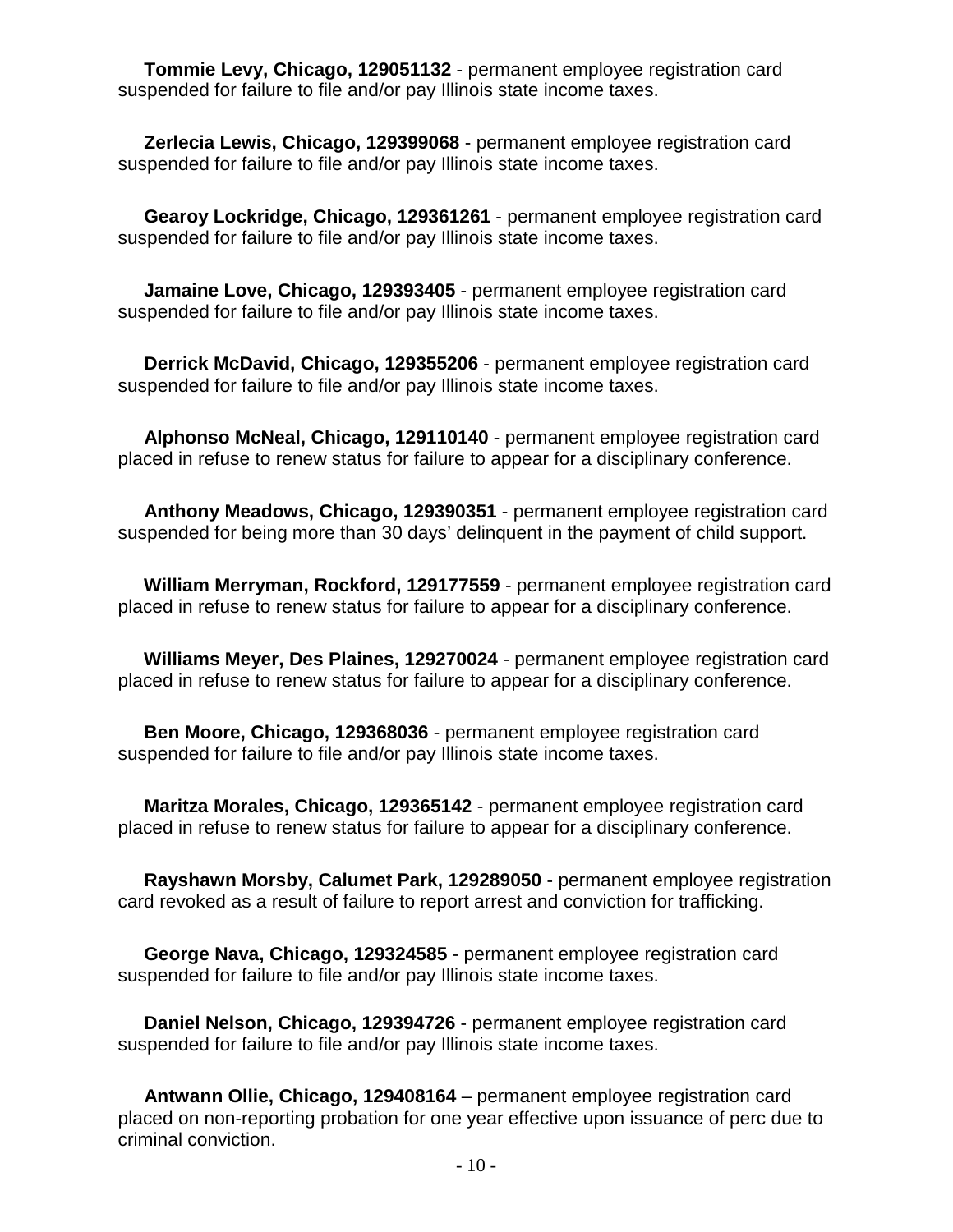**Dantrell O'Neal, Chicago, 129284986** - permanent employee registration card suspended for failure to file and/or pay Illinois state income taxes.

 **Renzo Padilla, Chicago, 129347276** - permanent employee registration card placed in refuse to renew status for failure to appear for a disciplinary conference.

 **Allen Parker, Country Club Hills, 129330330** - permanent employee registration card suspended for failure to file and/or pay Illinois state income taxes.

 **Darren Patterson, Chicago, 129008101** - permanent employee registration card placed in refuse to renew status for failure to appear for a disciplinary conference.

 **Shaquille Perkins-Bailey, Decatur, 129363029** - permanent employee registration card placed in refuse to renew status for failure to appear at a disciplinary conference.

 **Anthony Pitts, Chicago Heights, 129262744** - permanent employee registration card suspended for failure to file and/or pay Illinois state income taxes.

 **Matthew Plumley, Rochelle, 129277199** - permanent employee registration card placed in refuse to renew status for failure to appear for a disciplinary conference.

 **Andre Queen, Aurora, 115001554** - private detective license suspended for failure to file and/or pay Illinois state income taxes.

 **Andre Queen, Aurora, 119000969** - private security contractor license suspended for failure to file and/or pay Illinois state income taxes.

 **Roy Radzus, Oak Lawn, 129292218** - permanent employee registration card placed in refuse to renew status for failure to appear for a disciplinary conference.

 **Terrence Regul, Elgin, 129021227** - permanent employee registration card placed in refuse to renew status for failure to appear for a disciplinary conference.

 **Christopher Rhyne, Calumet City, 129153440** - permanent employee registration card placed in refuse to renew status for failure to appear for a disciplinary conference.

 **Travis Runyan, St. Charles, MO, 129391627** - permanent employee registration card suspended for failure to file and/or pay Illinois state income taxes.

 **Timothy Smith, Chicago, 129334828** - permanent employee registration card placed in refuse to renew status for failure to appear for a disciplinary conference.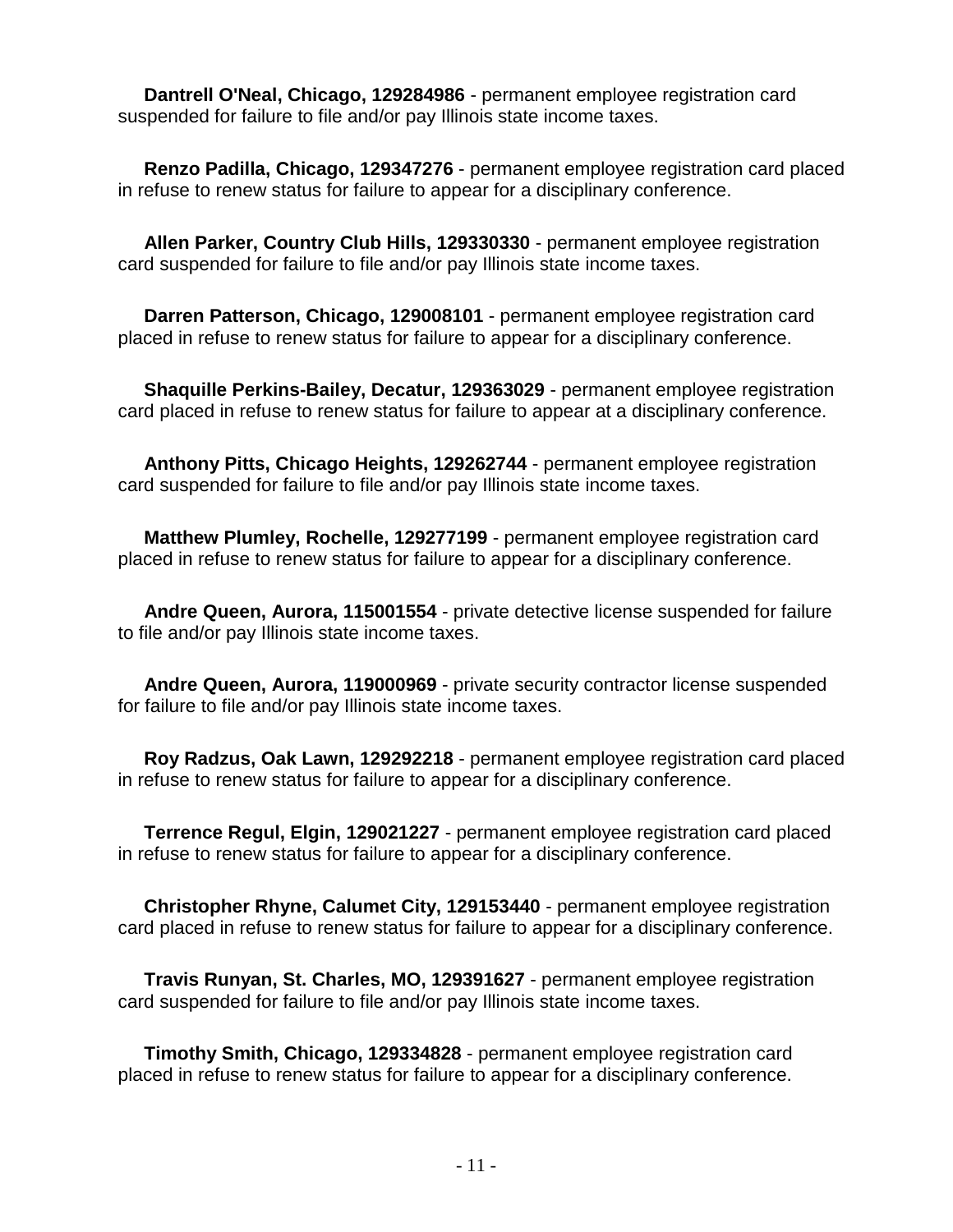**Steven Spain, Chicago, 129144140** - permanent employee registration card placed in refuse to renew status for failure to appear for a disciplinary conference.

 **Jimmie Spencer, Washington Park, 129244406** - permanent employee registration card suspended for failure to file and/or pay Illinois state income taxes.

 **Jessica Stone, Chicago, 129361453** - permanent employee registration card placed on non-reporting probation for one year and firearm control card – 229082776 issued and placed on non-reporting probation for one year due to criminal conviction and failure to disclose prior discipline.

 **Dashay Strickland, Chicago, 129328164** - permanent employee registration card placed in refuse to renew status for failure to appear for a disciplinary conference.

 **Frank Sudduth, Chicago, 129252009** - permanent employee registration card placed in refuse to renew status for failure to appear for a disciplinary conference.

 **John Sullivan, Chicago, 230102815** - original firearm training certificate suspended for failure to file and/or pay Illinois state income taxes.

 **Timothy Taylor, Chicago, 129332099** - permanent employee registration card suspended for failure to file and/or pay Illinois state income taxes.

 **Will Thomas, Chicago, 129368204** - permanent employee registration card revoked as a result of failure to report arrest and conviction for aggravated battery.

 **Tyrice Tolbert, Chicago, 129386172** - permanent employee registration card revoked as a result of failure to report arrest and conviction for theft of labor/services and resisting a peace officer.

 **Justin Utz, Elgin, 129267045** - permanent employee registration card placed in refuse to renew status for failure to appear for a disciplinary conference.

 **Leshun Venson, Chicago, 129271084** - permanent employee registration card suspended for failure to file and/or pay Illinois state income taxes.

 **George Washington, Chicago, 129148775** - permanent employee registration card suspended for failure to file and/or pay Illinois state income taxes.

 **Johnette Watson, Chicago, 129312827** - permanent employee registration card placed in refuse to renew status for failure to appear for a disciplinary conference.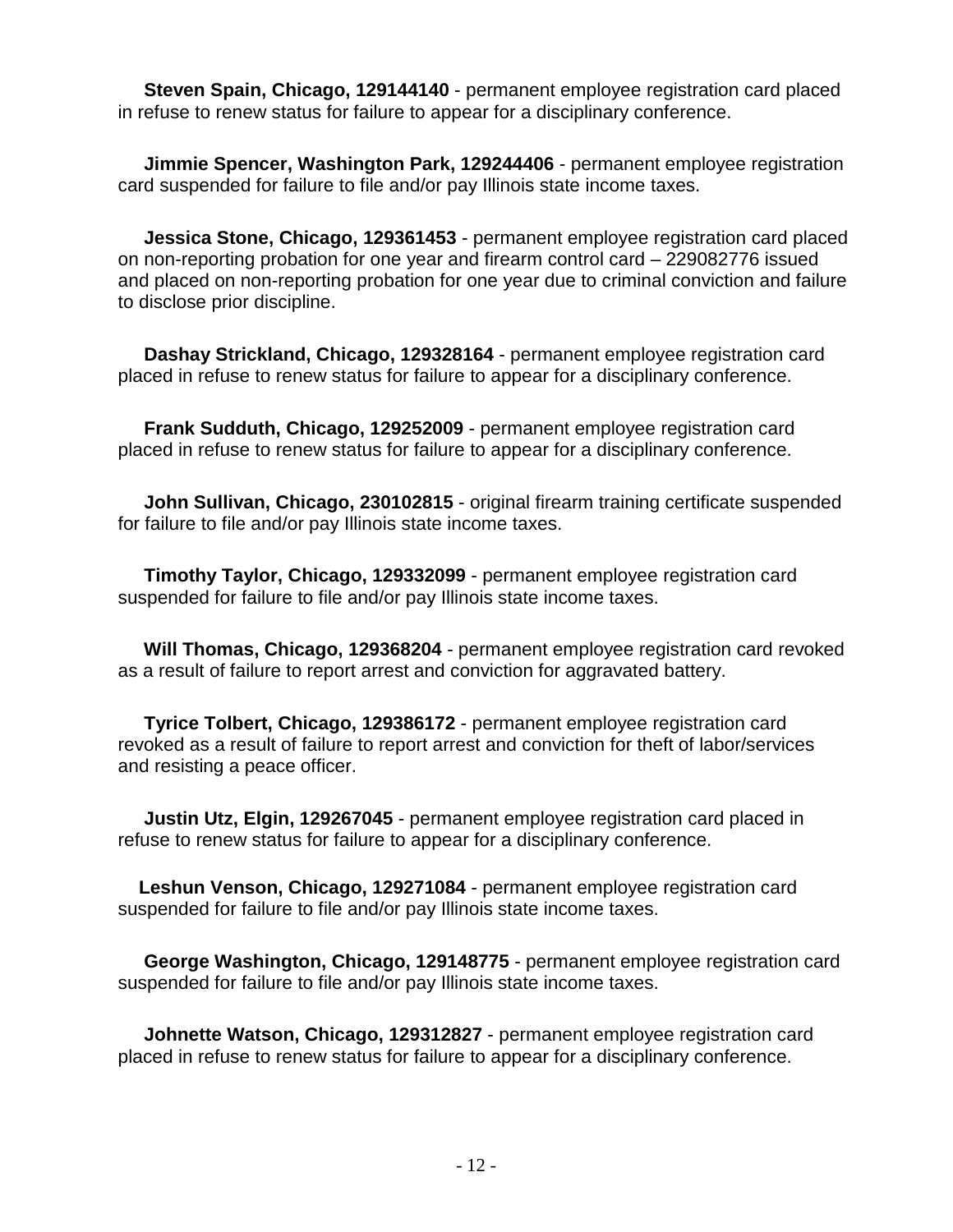**Shuntavia Wigfall, Chicago, 129408711** - permanent employee registration card issued and placed on indefinite non-reporting probation for a minimum of one year and prohibited from applying for a firearm control card for one year due to criminal convictions and failure to report.

 **Thomas Williams, Chicago, 129330857** - permanent employee registration card suspended for failure to file and/or pay Illinois state income taxes.

 **Casser Williams, Chicago, 129044428** - permanent employee registration card placed in refuse to renew status for failure to appear for a disciplinary conference.

 **Joshua Williams, Decatur, 129228908** - permanent employee registration card placed in refuse to renew status for failure to appear for a disciplinary conference.

 **Eric Willman, Naperville, 129343953** - permanent employee registration card suspended for failure to file and/or pay Illinois state income taxes.

 **Donita Yager, Oblong, 129248226** - permanent employee registration card placed in refuse to renew status for failure to appear for a disciplinary conference.

 **Robert Young, Litchfield, 129269215** - permanent employee registration card placed in refuse to renew status for failure to appear for a disciplinary conference.

 **Anthony Young, Calumet City, 129161372** - permanent employee registration card placed on non-reporting probation for one year due to criminal convictions and failure to report.

### **FUNERAL DIRECTOR/EMBALMER**

 **Brandy Collins, Rockford, 034015780** - funeral director and embalmer license reprimanded and fined \$2,500 after failed to provide proper documentation after received a deposit of preneed funds.

 **Scott Pace, Plainfield, 034016438** - funeral director and embalmer license reprimanded with conditions and fined \$5,000 after failed to initially obtain vital records information, which resulted in an extensive delay in complying with required filings for a decedent who died in August 2015.

### **LAND SURVEYOR**

 **Jayme Malone, Lincoln, NE, 035003697** - professional land surveyor license placed in refuse to renew status as a result of multiple disciplines in the State of Oklahoma.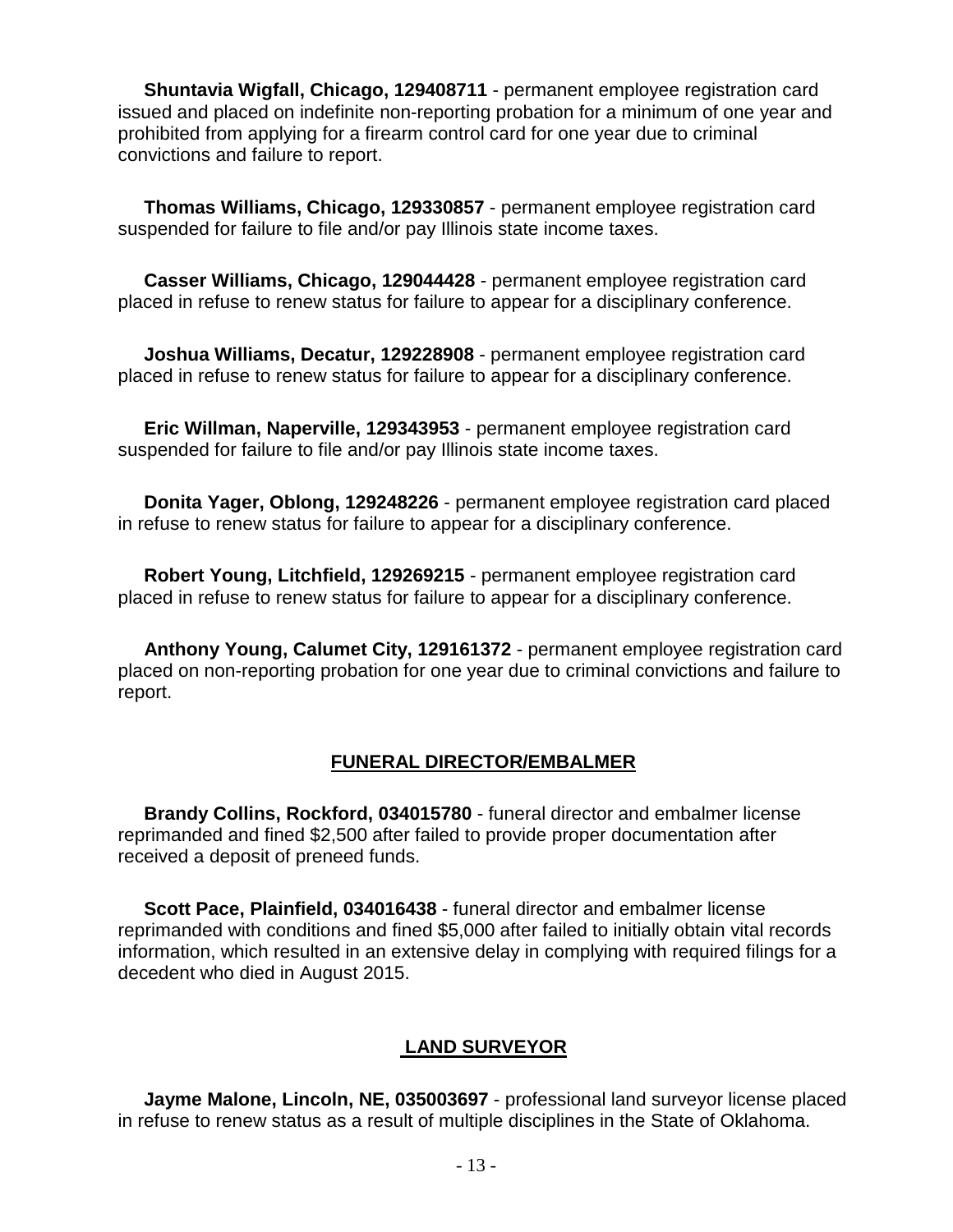## **IL ROOFING CONTRACTOR**

 **APEXteriors, South Beloit, 104015794** - roofing contractor license reprimanded and fined \$3,500 based on aiding and assisting unlicensed practice of roofing contracting.

 **Jared Hernandez, Sterling, 105007692** - qualifying party roofing designation issued and placed on suspension for 90 days based on felony convictions.

 **Sheldon Schulte, Vandalia, 104016732** - roofing contractor license reprimanded and fined \$2,500 owed jointly and severally with roofing qualifying party registration - 105006706 for practicing prior to licensure.

 **SRM Enterprises, Plainfield, 104013159** - roofing contractor license reprimanded and fined \$3,000 based on aiding and assisting unlicensed practice of roofing contracting.

## **MASSAGE**

 **Melissa Begley, Chicago, 227016556** - massage therapist license suspended for failure to file and/or pay Illinois state income taxes.

 **Daniel Hawkins, Chicago, 227006746** - massage therapist license suspended for failure to file and/or pay Illinois state income taxes.

 **Hannah Kreps, Chicago, 227012304** - massage therapist license placed on nonreporting probation for one year as a result of being convicted in September 2014 of a criminal felony charge for Possession of Cannabis >5000 grams.

 **David Peters, St. Joseph, 227005973** - massage therapist license revoked and fined \$3,000 as a result of February 2016 criminal felony conviction for Aggravated Battery, Immoral Conduct as exhibited by sexual misconduct and unprofessional conduct exhibited by Mr. Peters during the course of providing massage for compensation services to a female client in April 2015 at La Vida Massage, Urbana, Illinois.

 **Louis Rabin, Buffalo Grove, 227012192** - massage therapist license placed in refuse to renew status as a result of Mr. Rabin being convicted in September 2016, of a criminal felony charge for Aggravated Battery in a Public Place.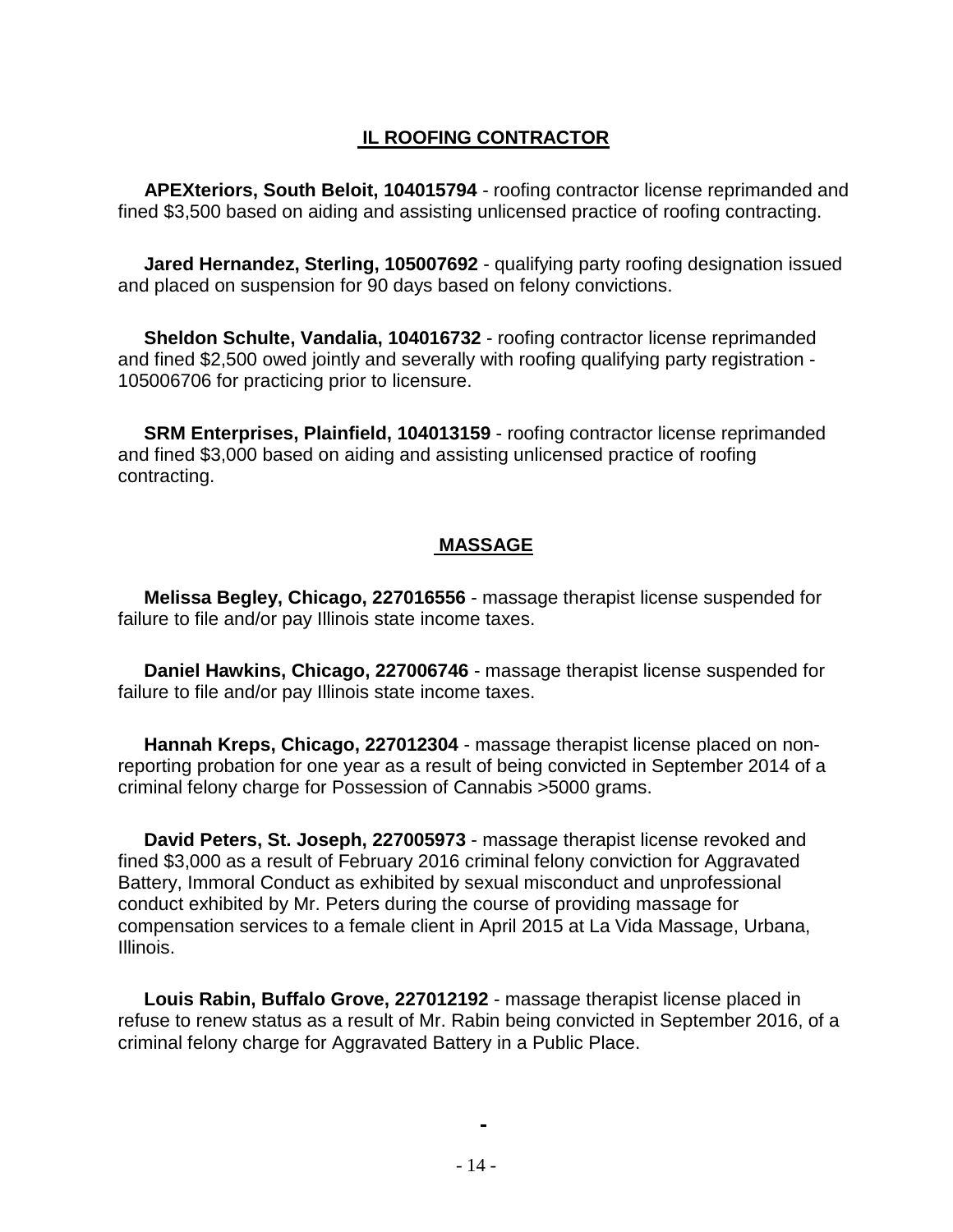#### **MEDICAL**

 **Mohammad Abuel-Haija, Miromar Lakes, FL, 036142576** - physician and surgeon license issued with reprimand with coursework due, for unprofessional behavior during his residency.

 **Hamdala Abusharif, Palos Heights, 036079143** - physician and surgeon license suspended for 30 days, followed by indefinite probation with practice restrictions for a minimum of two years and fined \$5,000 for billing and record-keeping issues arising out of his private practice.

 **Joseph Bajo, River Forest, 036081092** - physician and surgeon license placed in refuse to renew status after the Department received information that a civil settlement was paid on his behalf arising out of an allegation that he failed to properly immobilize the cervical spine of a patient and timely refer that patient for cervical fusion surgery.

 **Philip Berent, Park Ridge, 036041149** - physician and surgeon license and controlled substance license **33609739** both temporarily suspended based on unprofessional conduct and distribution of controlled substances for non-therapeutic purposes.

 **Rudy Byron, Racine, WI, 036101275** - physician and surgeon license reprimanded and placed in inactive status after he settled as lawsuit based on inappropriate controlled substance prescribing to a patient in another state.

 **Mary Choi, Chicago, 036109770** - physician and surgeon license placed in refuse to renew status after the Department received information that a civil settlement was paid on her behalf arising out of allegation that she failed to properly treat, monitor and prescribe medication resulting in encephalopathy and subsequent death of a patient.

 **Randal Cybulski, Plainfield, 038011835** - chiropractor license suspended for failure to file and/or pay Illinois state income taxes.

 **Philippa Devenney, Rockford, 036098532** - physician and surgeon license suspended for failure to file and/or pay Illinois state income taxes.

 **Rajiv Dhingra, Tarpon Springs, FL, 036142577** - physician and surgeon license issued with reprimand based on a sister-state discipline in Florida and New York previous discipline was due to performing a colonoscopy on a patient without prior authorization.

 **Rodrigo Endara, Chicago, 036062981** - physician and surgeon license reprimanded based on failing to properly monitor laboratory results in a patient resulting in that patient suffering renal failure.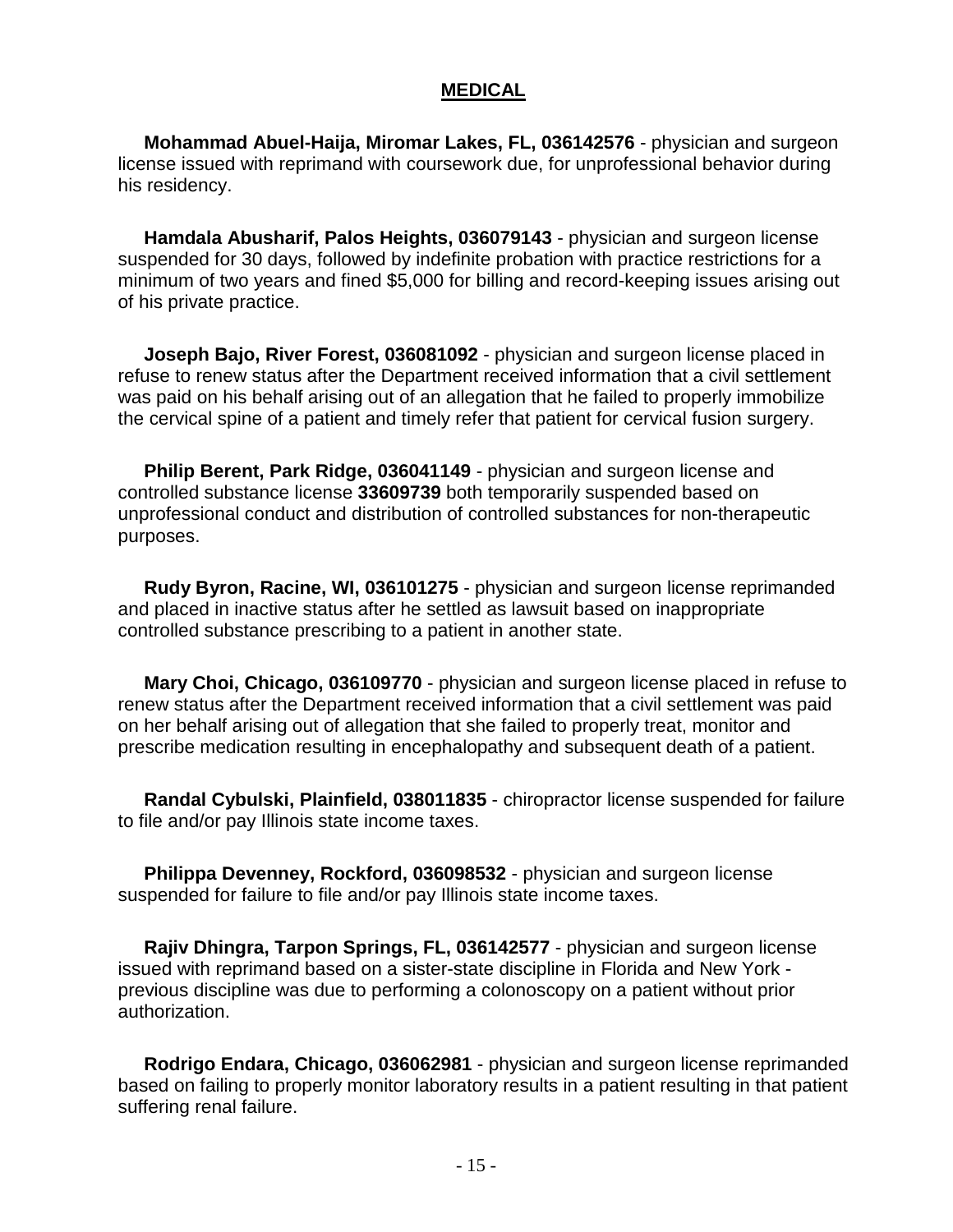**Dennis Fancsali, Rockford, 036037287** - physician and surgeon license placed in refuse to renew status based on a failure to reply to a mandatory report of a medical malpractice settlement and allegations of negligent performance of wrist surgery.

 **Carl Gold, Springfield, 036118707** - physician and surgeon license automatically, indefinitely suspended for a minimum of 12 months based on a violation of probation.

 **Albert Mensah, Gurnee, 036109765** - physician and surgeon license suspended for failure to file and/or pay Illinois state income taxes.

 **Edwin Miller, Chicago, 036037128** - physician and surgeon restored and placed on permanent inactive status for not submitting proof of completion of CMEs by April 23, 2016, as required pursuant to a prior agreement.

 **Timothy Moore, South Elgin, 038004893** - chiropractor license suspended for failure to file and/or pay Illinois state income taxes.

 **Alexander Perez, Willow Springs, 036095593** - physician and surgeon license reprimanded with continuing education and fined \$5,000 after the Department learned Respondent voluntarily surrendered his clinical privileges at St. John's Hospital, Springfield, IL, while under investigation related to professional competence or conduct.

 **David Resch, Springfield, 036076767** - physician and surgeon license placed on permanent inactive status for failing to maintain proper boundaries with a former patient.

 **Anthony Schultz, Plainfield, 036111104** - physician and surgeon license suspended for being more than 30 days' delinquent in the payment of child support.

 **Kevin Shrum, Dallas, TX, 038013088** - chiropractor license issued with reprimand based on a sister-state discipline in the state of Texas.

 **Wayne Yakes, Englewood, CA, 036111297** - physician and surgeon license placed on indefinite probation for a minimum of five years based on a sister-state discipline in the state of Colorado.

 **Mayer Zayan, Northbrook, 036060803** - physician and surgeon license placed on indefinite probation for a minimum of two years and fined \$5,000 based on practicing medicine and dispensing controlled substances after his medical license had been suspended for outstanding tax liability.

 **Fuad Ziai, Willowbrook, 036048171** - physician and surgeon license placed on probation with practice restrictions until July 31/2017, followed by being placed on permanent inactive status for allegations related to controlled substance prescribing out of his private practice.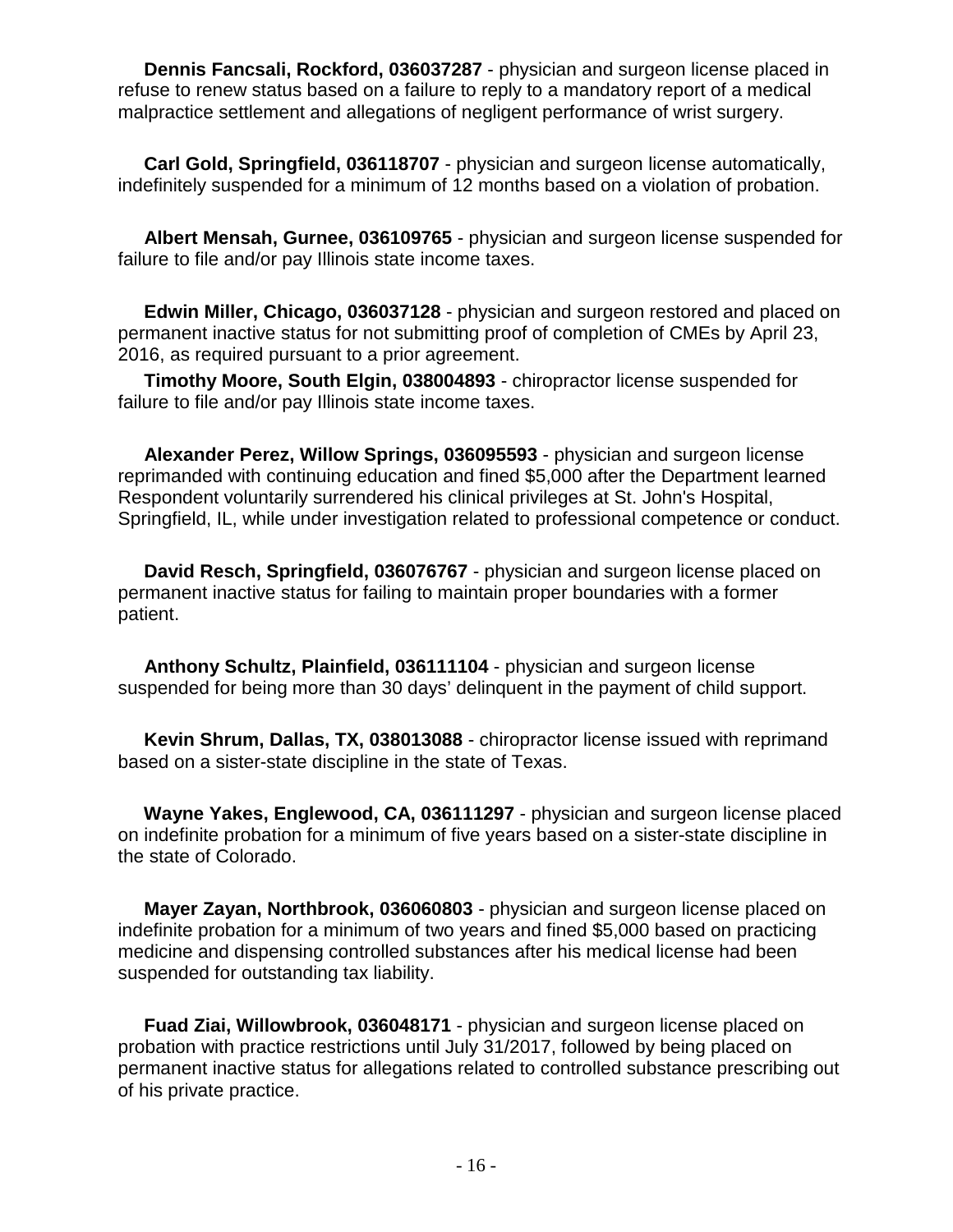**Lynn Zoiopoulos, Norridge, 036082082** - physician and surgeon license indefinitely suspended after she pled guilty to felony bankruptcy fraud charges.

 **Lynn Zoiopoulos, Norridge, 036082082** - physician and surgeon license suspended for failure to file and/or pay Illinois state income taxes.

#### **NURSING**

 **Anita Ansah, Woodridge, 043109876** - licensed practical nurse license suspended for failure to file and/or pay Illinois state income taxes.

 **Sandra Beck, Lovington, 043052968** - licensed practical nurse license suspended for failure to file and/or pay Illinois state income taxes.

 **Roxanne Burnett, Chicago, 041252726** - registered nurse license suspended for failure to file and/or pay Illinois state income taxes.

 **Melissa Bushell, Addison, TX, 041305741** - registered nurse license suspended for failure to file and/or pay Illinois state income taxes.

 **Heidi Clovahn, Mundelein, 041250957** - registered nurse license restored to indefinite probation with work restrictions for a minimum of two years and effective upon payment of fees and filing of forms.

 **Samantha Collette, Riverview, FL, 043104699** - licensed practical nurse license suspended for failure to file and/or pay Illinois state income taxes.

 **Romeo Contreraras, Bartlett, 041363943** - registered nurse license suspended for six months, followed by indefinite probation with work restrictions for a minimum of three years for engaging in unprofessional conduct, unlawful taking, and habitual or excessive use or addiction.

 **Michael Crown, Machesney Park, 041419107** - registered nurse license indefinitely suspended for a minimum of two years for diversion of controlled substances from a facility in the state of Illinois on October 13, 2015, when Respondent arrived for his shift early, diverted controlled substances, left the facility, did not return and was found unconscious in his vehicle.

 **Delores Edwards, Portage, IN, 041340407** - registered nurse license suspended for failure to file and/or pay Illinois state income taxes.

 **Michelle Erkfitz, Dupo, 043068902** - licensed practical nurse license suspended for failure to file and/or pay Illinois state income taxes.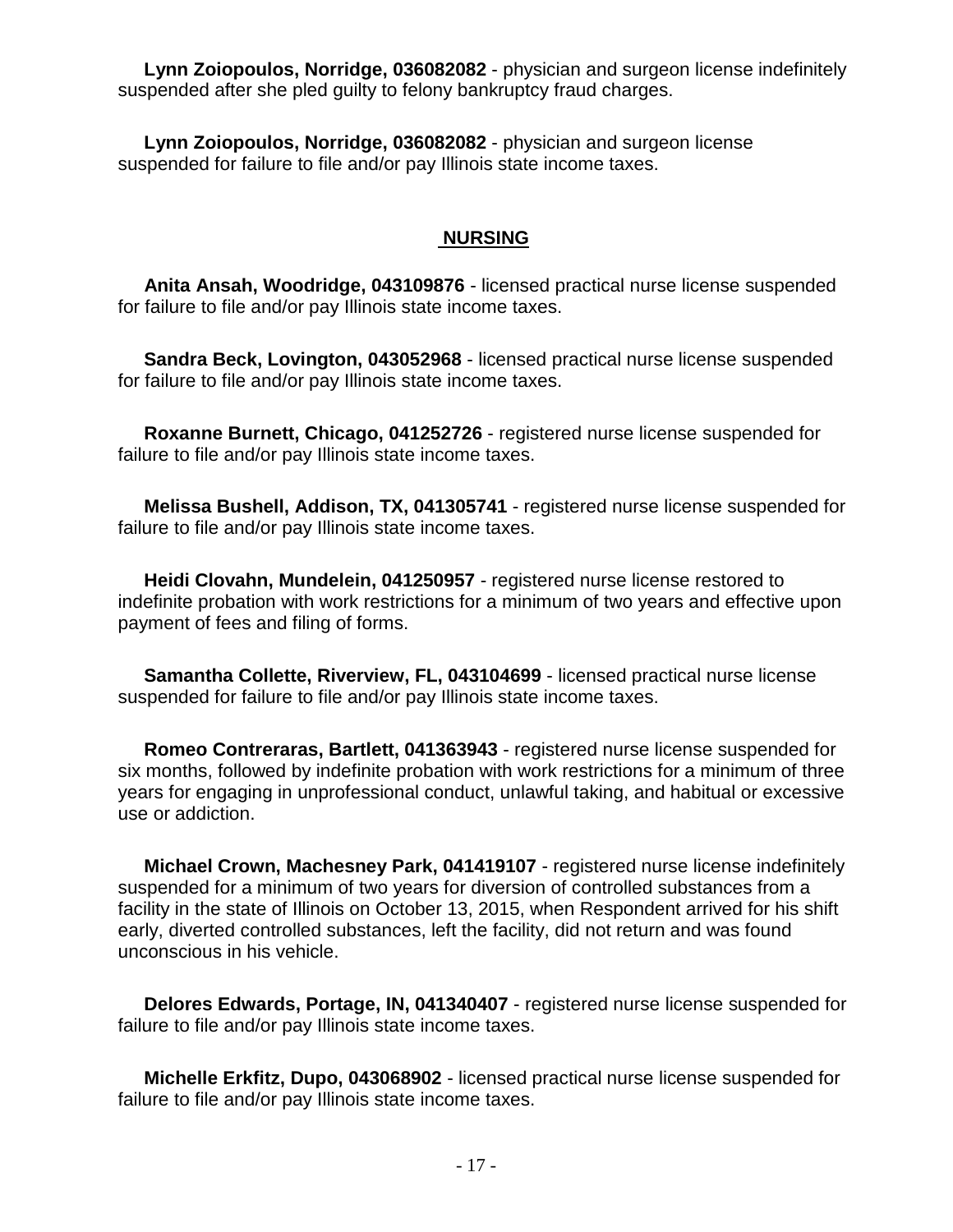**Sarah Eytalis, Rockford, 041420557** - registered nurse license placed on indefinite probation for a minimum of three years after she was found unresponsive in her home on May 28, 2015. She was transported to the OSF St. Anthony Medical Center where she later tested positive for illicit drugs.

 **Candice Foster-Wells, Westmont, 043104565** - licensed practical nurse license suspended for failure to file and/or pay Illinois state income taxes.

 **Lisa Franklin, Lynwood, 041416107** - registered nurse license suspended for failure to file and/or pay Illinois state income taxes.

 **Katrina Hadley, Joliet, 041433171** - registered nurse license and licensed practical nurse license - 043120052 both automatically, indefinitely suspended for a minimum of 12 months for violation of an agreement of care, counseling and treatment by having a positive drug screen for cocaine and Cocaethylene.

 **Nicole Hardin, Algonquin, 043111164** - licensed practical nurse license suspended for failure to file and/or pay Illinois state income taxes.

 **Mary Heafner, Georgetown, 043063920** - licensed practical nurse license suspended for failure to file and/or pay Illinois state income taxes.

 **Lindsay Holsapple, Salem, 043117787** - licensed practical nurse license restored to indefinite probation with work restrictions for a minimum of one year and effective February 24, 2017.

 **Raymond Jasker, Rockford, 041374199** - registered nurse license indefinitely suspended for a minimum of six months for having been sentenced to misdemeanor Driving Under the Influence of Alcohol and Possession of Drug Paraphernalia.

 **Kathleen Johnson, Moline, 043112966** - licensed practical nurse license suspended for failure to file and/or pay Illinois state income taxes.

 **Claressa Jones, Chicago, 041379261** - registered nurse license suspended for failure to file and/or pay Illinois state income taxes.

 **Corine Jones, Blue Island, 043066005** - licensed practical nurse license suspended for failure to file and/or pay Illinois state income taxes.

 **Laura Juarez-Johnson, Bradley, 043107017** - licensed practical nurse license suspended for failure to file and/or pay Illinois state income taxes.

 **Antoinette Keller, Aurora, 043087545** - licensed practical nurse license suspended for failure to file and/or pay Illinois state income taxes.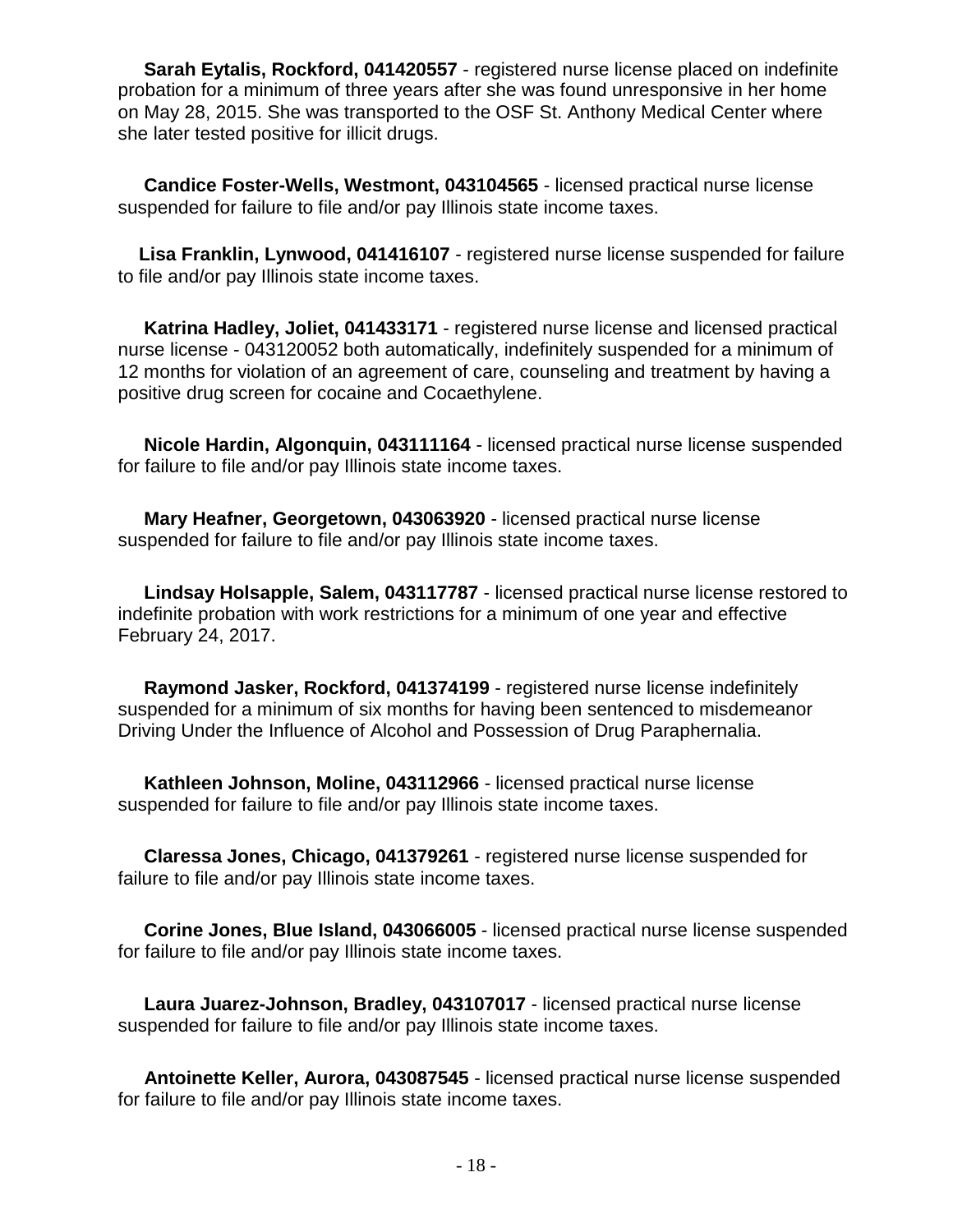**Kantrece Kennedy, Chicago, 043088916** - licensed practical nurse license suspended for failure to file and/or pay Illinois state income taxes.

 **Sherry Kettelkamp, Dittmer, MO, 041373119** - registered nurse license suspended for failure to file and/or pay Illinois state income taxes.

 **Jocelyn Lee, Fairview Heights, 043105233** - licensed practical nurse license suspended for failure to file and/or pay Illinois state income taxes.

 **Jamie Lowe, Sugar Land, TX, 041408718** - registered nurse license suspended for failure to file and/or pay Illinois state income taxes.

 **Carrie Macedo, Naperville, 043113999** - licensed practical nurse license suspended for failure to file and/or pay Illinois state income taxes.

 **Ester Martin, Riverdale, 041234780** - registered nurse license suspended, to terminate on May 31, 2017, for unlicensed practice.

 **Marc McNeese, O'Fallon, 041221667** - registered nurse license suspended for failure to file and/or pay Illinois state income taxes.

 **Broda Miller, Springfield, 043089365** - licensed practical nurse license suspended for failure to file and/or pay Illinois state income taxes.

 **Kristin Miller, Grayslake, 041317310** - registered nurse license restored to indefinite probation for a minimum of four years.

 **Debra Mitchell, South Holland, 043048102** - licensed practical nurse license suspended for failure to file and/or pay Illinois state income taxes.

 **Laura Mostow, Chicago, 041429079** - registered nurse license suspended for failure to file and/or pay Illinois state income taxes.

 **Brita Mueller, Henderson, NV, 041316419** - registered nurse license revoked for a sister-state discipline from the state of Arizona. On January 29, 2016, the Arizona Board of Nursing summarily suspended her registered nurse license for conduct which included, but was not limited to, Respondent having bribed a laboratory assistant following a request for a mandatory screen.

 **Rita Odemerho, Edwardsville, 041429874** - registered nurse license and 043101050 – licensed practice nurse license both suspended for failure to file and/or pay Illinois state income taxes.

 **Ann Oesterle, Glasford, 041385454** - registered nurse license automatically, indefinitely suspended for a minimum of 12 months due to violating the Agreement of Care, Counseling and Treatment by having positive drug screens on October 25, 2016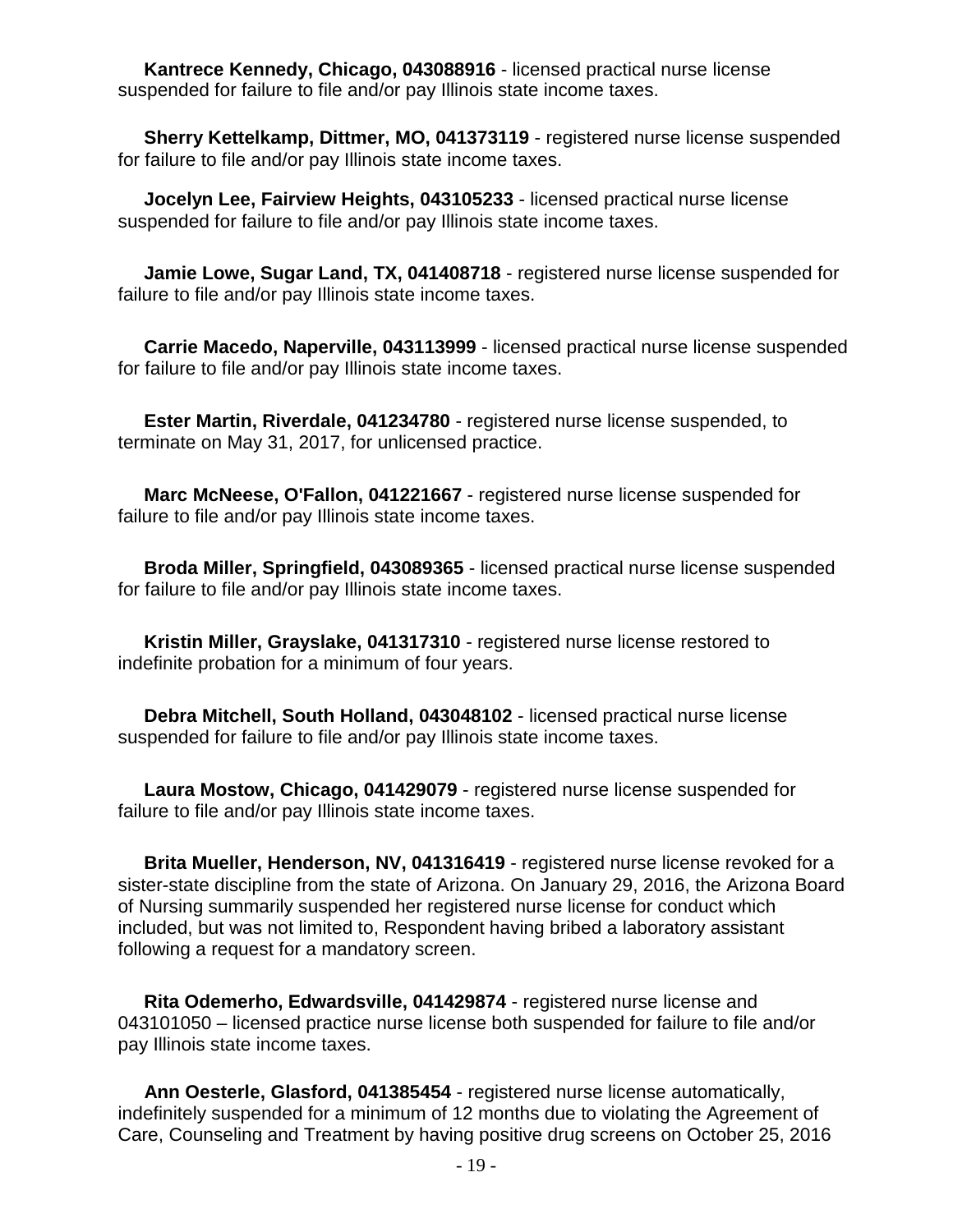for Hydromorphone and on November 21, 2016 for Tramadol.

 **Nnamdi Okorie, Chicago, 043120369** - licensed practical nurse license suspended for failure to file and/or pay Illinois state income taxes.

 **Holly Olmstead, Smithton, 041328204** - registered nurse license placed on indefinite probation with work restrictions for a minimum of four years, after being sentenced to First Offender Probation for a period of two years for Attempted Acquisition of a Controlled Substance.

 **Cynthia O'Mahony, Massapequa, NY, 041313310** - registered nurse license reprimanded for a sister-state discipline re: her State of New York registered nurse license that related to a 2007 incident. In 2016, the State of Pennsylvania Board of Nursing accepted a voluntary surrender of her registered nurse license for her failure to report the discipline on her New York license.

 **Angelia Parker, Hammond, IN, 043080944** - licensed practical nurse license suspended for failure to file and/or pay Illinois state income taxes.

 **Dorothy Previna, Skokie, 043118991** - licensed practical nurse license suspended for failure to file and/or pay Illinois state income taxes.

 **Heidi Rabiansky, Bourbonnais, 041329367** - registered nurse license suspended for failure to file and/or pay Illinois state income taxes.

 **Christa Ramer, Moline, 043117152** - licensed practical nurse license suspended for failure to file and/or pay Illinois state income taxes.

 **Devonia Russell, South Holland, 041279150** - registered nurse license suspended for failure to file and/or pay Illinois state income taxes.

 **Chuquita Smith, New Lenox, 043091297** - licensed practical nurse license suspended for failure to file and/or pay Illinois state income taxes.

 **Ann Star, Joliet, 041309336** - registered nurse license suspended for failure to file and/or pay Illinois state income taxes.

 **Rose Vaughn, Herrin, 043106499** - licensed practical nurse license suspended for failure to file and/or pay Illinois state income taxes.

 **Leslie Whiteside, Galva, 043082054** - licensed practical nurse license suspended for failure to file and/or pay Illinois state income taxes.

 **Sharon Williams, Springfield, 043091023** - licensed practical nurse license suspended for failure to file and/or pay Illinois state income taxes.

**Benjamin Yeboah, Edinburg, 041417581** - registered nurse license suspended for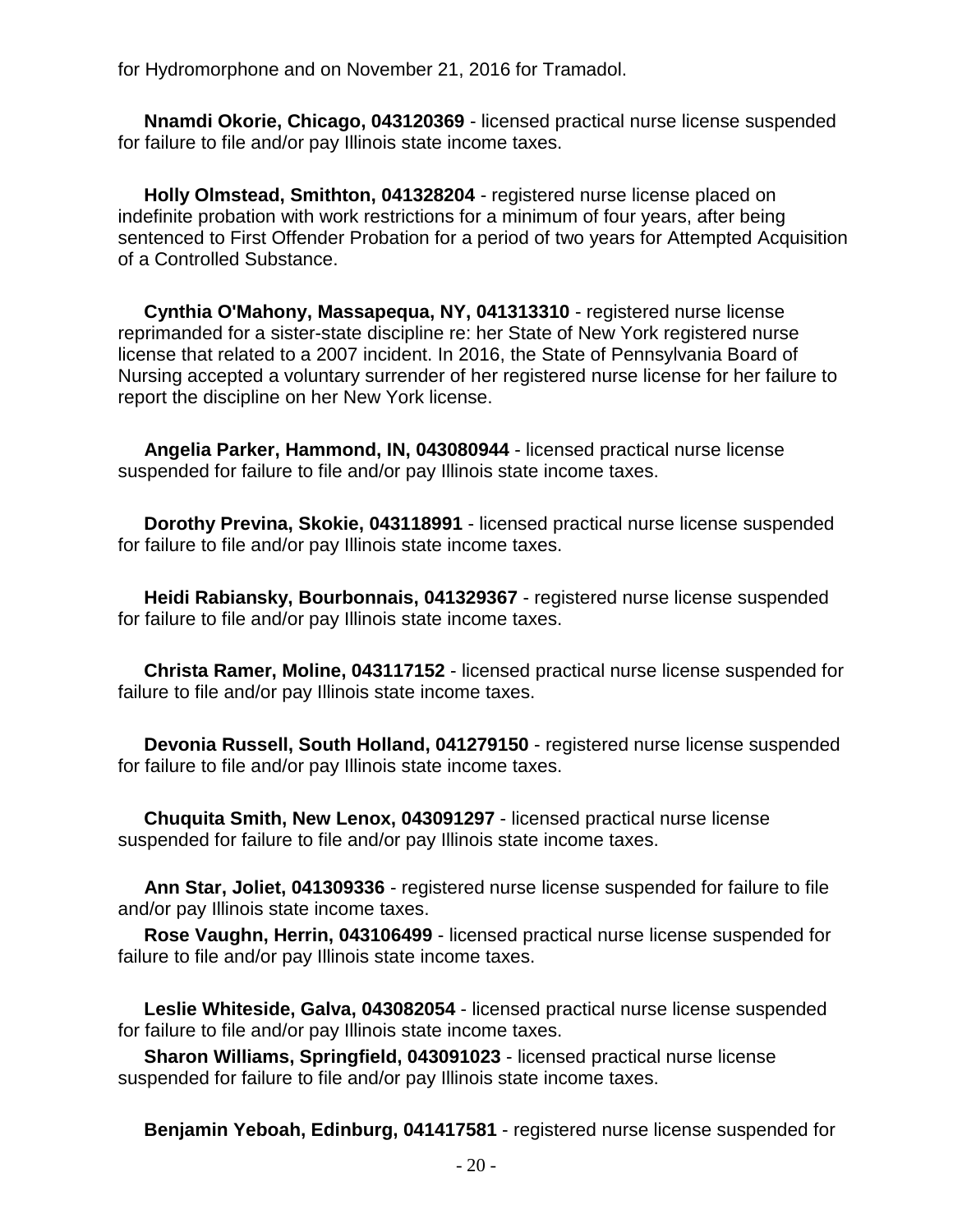failure to file and/or pay Illinois state income taxes.

### **NURSING HOME ADMINISTRATOR**

 **Chaim Dubovick, Chicago, 044010203** - nursing home administrator license suspended for failure to file and/or pay Illinois state income taxes.

### **PHARMACY**

 **Belinda Aquino, Chicago, 049231675** - pharmacy technician license suspended for failure to file and/or pay Illinois state income taxes.

 **Tyler Blindt, Gladstone, 049160606** - pharmacy technician license suspended for failure to file and/or pay Illinois state income taxes.

 **William Bradford, Chicago, 049227115** - pharmacy technician license suspended for being more than 30 days' delinquent in the payment of child support.

 **CVS Pharmacy 6372, Benton, 054016804** - pharmacy license reprimanded and fined \$5,000 after operating for approximately four months without a pharmacist-incharge properly in place.

 **Ted Hodge, Peoria, 051027949** - pharmacist license suspended for 14 days after committing dispensing errors.

 **Lisa Hunt, Palatine, 049241084** - pharmacy technician license suspended for failure to file and/or pay Illinois state income taxes.

 **Anna Mackey, McHenry, 049122711** - pharmacy technician license revoked after she admitted to the theft of controlled substances from her employer.

 **Main Street Family Pharmacy, Newbern, TN, 054017524** - pharmacy license revoked after its pharmacy licenses in Louisiana, Florida, South Carolina, Tennessee, Nebraska, Montana, Washington, Minnesota, Rhode Island, and Indiana were disciplined; its owners pled guilty to one misdemeanor criminal violation of the Federal Food, Drug and Cosmetic Act; and a permanent injunction was entered against the pharmacy prohibiting them from manufacturing, holding and distributing drug products until the pharmacy came into compliance with the Federal Food, Drug and Cosmetic Act and its regulations.

 **OK Compounding LLC, Skiatook, OK, 054018297** - pharmacy license revoked after being disciplined by the state of Oklahoma for committing numerous and extensive violations.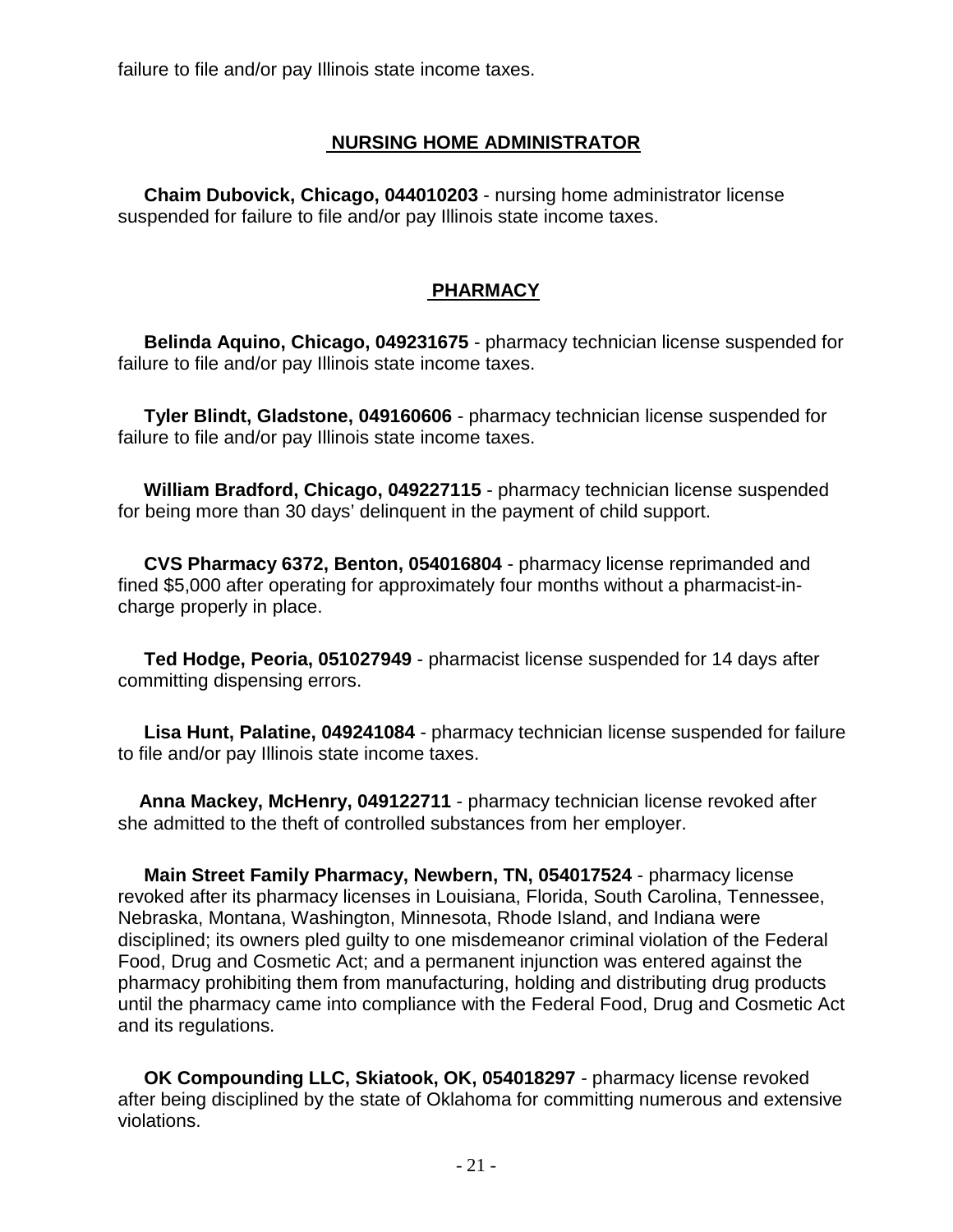**Cheryl Richardson, Huntley, 049241488** - pharmacy technician license suspended for failure to file and/or pay Illinois state income taxes.

 **South Suburban Pharmacy, Hazel Crest, 054015826** - pharmacy license reprimanded and fined \$5,000 after several violations were found during an inspection.

 **Edgar Vega, Chicago, 049236076** - pharmacy technician license suspended for failure to file and/or pay Illinois state income taxes.

# **PHYSICAL THERAPY**

 **Marc Espiritu, Chicago, 070014130** - licensed physical therapist license suspended for failure to file and/or pay Illinois state income taxes.

### **PODIATRY**

 **Timothy Lantvit, Willowbrook, 016004656** - podiatric physician license suspended for failure to file and/or pay Illinois state income taxes.

# **PROFESSIONAL COUNSELOR**

 **James Ray, Galesburg, 180002735** - licensed clinical professional counselor license placed on indefinite suspension for a minimum of ten years due to being named as a perpetrator in an indicated report of child abuse by DCFS.

# **PUBLIC ACCOUNTANT**

 **Kokou Dogbe-Tsogbe, Bolingbrook, 065039707** - licensed certified public accountant license suspended for failure to file and/or pay Illinois state income taxes.

 **Erik Ketelaar, Homer Glen, 065036297** – licensed certified public accountant license and registered certified public accountant license - **239020976** both placed on probation to terminate on December 31, 2017 as a result of an April 14, 2015 Arizona State Board of Accountancy disciplinary action the imposition in which Mr. Ketelaar relinquished his AZ CPA certificate as result of public accounting practice violations related to unprofessional conduct involving several public accounting clients.

# **PROFESSIONAL ENGINEERS**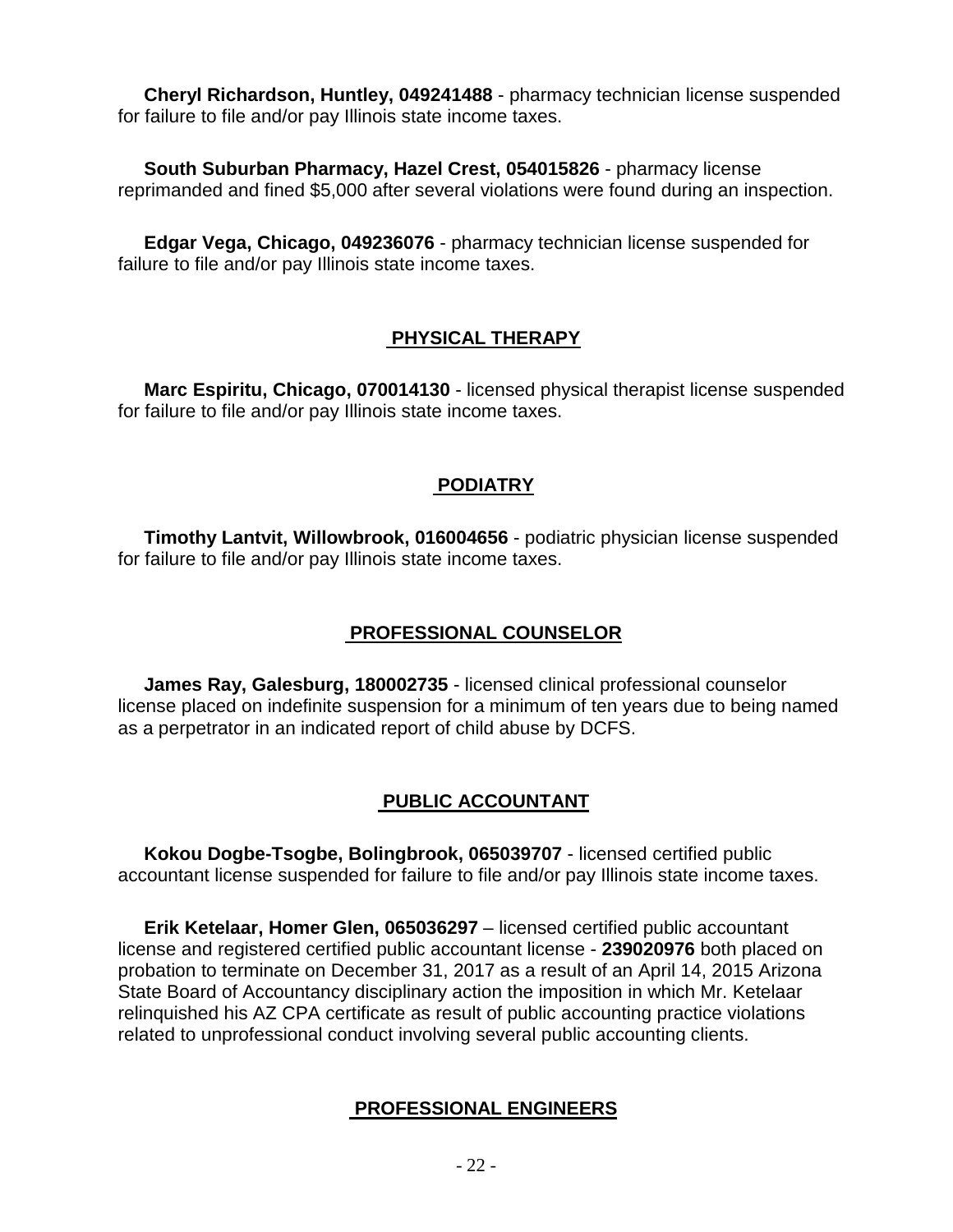**John Cooper, Lincoln, NE, 062042703** - professional engineer license placed in refuse to renew status as a result of failing to meet minimum continuing education requirements.

 **Alfredo Manaois, Des Plaines, 062027858** - professional engineer license placed in refuse to renew status as a result of failing to meet minimum continuing education requirements.

 **Michael Tiedt, Hillside, 062031594** - professional engineer license placed in refuse to renew status as a result of failing to meet minimum continuing education requirements.

# **DIVISION OF REAL ESTATE**

### **UNLICENSED**

 **Bruce Krile, Strasburg** - ordered to cease and desist unlicensed appraisal activities in the State of Illinois and ordered to pay a civil penalty of \$1,000.

 **Jackie Rich, Chicago** - ordered to cease and desist the unlicensed practice as a community association manager.

### **APPRAISAL**

 **Michael Hardrick, Chicago, 556004479** - certified residential real estate appraiser's license reprimanded and shall complete continuing education for producing a misleading appraisal in violation of USPAP.

 **Gregory Ware, Chicago, 556004269** - certified residential real estate appraiser's license placed on indefinite probation for a minimum of two years and must complete continuing education for submitting a misleading appraisal report in violation of USPAP.

# **COMMUNITY ASSOCIATION MANAGER**

 **Thomas Kean, Park Ridge, 261001011** - community association manager's license suspended for failure to file and/or pay Illinois state taxes.

### **REAL ESTATE**

**Steven Barrick, Caledonia, 471016041** – real estate managing broker license is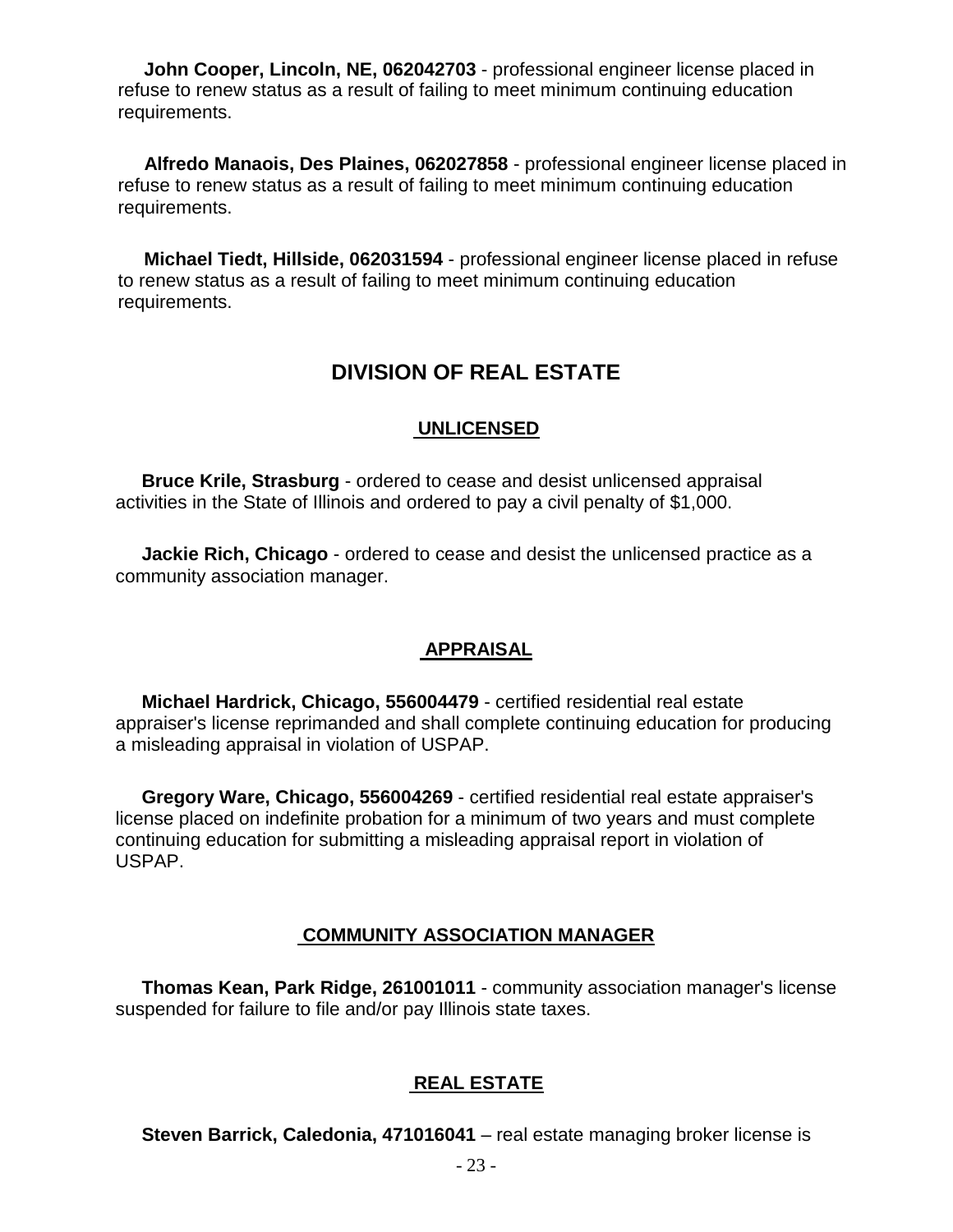ordered to be immediately surrendered and fined \$500 and **Real Return Commercial Realty, 481012027 -** real estate limited liability firm license shall be placed in "expired" status and fined \$500 as a result of their failure to cooperate with the Department in their compliance audit.

 **Morando Berrettini, Lake Forrest, 471016323** - real estate managing broker's license suspended for failure to file and/or pay Illinois state taxes.

 **Iqrar Bokhari, Glenview, 471003783** - real estate managing broker's license suspended for failure to file and/or pay Illinois state taxes.

 **Mark Bombicino, Chicago, 475139766** - real estate broker's license suspended for failure to file and/or pay Illinois state taxes.

 **Latrice Canady, Lake in the Hills, 475163591** - real estate broker's license suspended for failure to file and/or pay Illinois state taxes.

 **Chareda Carter, Chicago, 471010876** - real estate managing broker's license suspended for failure to file and/or pay Illinois state taxes.

 **Mark Conway, Elgin, 475156123** - real estate broker's license placed on probation for two years with practice restrictions and fined \$3,000 for engaging in the practice of real estate on behalf of a broker other than his sponsor. **Prominent Property Management, Inc., unlicensed -** ordered to cease and desist the unlicensed practice of real estate and imposed a \$3,000 civil penalty for engaging in the practice of real estate without a license.

 **Jamie Detwiler, Roselle, 471012341** - real estate managing broker's license revoked and fined \$40,000 due to her using her real estate license to schedule showings and obtain lock box codes and stealing property from the homes that she is scheduled to show.

 **Brendan Driscoll, Algonquin, 475160878** - real estate broker's license revoked for utilizing a corporation for indirect compensation to perform licensed real estate activities. **Driscoll Enterprises Inc., unlicensed** - ordered to cease and desist from the unlicensed practice of real estate.

 **Jeffrey Duval, Springfield, 475151768** - real estate broker's license suspended for being more than 30 days' delinquent in the payment of child support.

 **James Gardner, Maywood, 471017331** - The order revoking real estate managing broker's license entered on December 23, 2016 is vacated and his probation is extended for an additional year for failing to comply with the terms of a consent order.

**Steven Jones, Schaumburg, 471018968** - real estate managing broker's license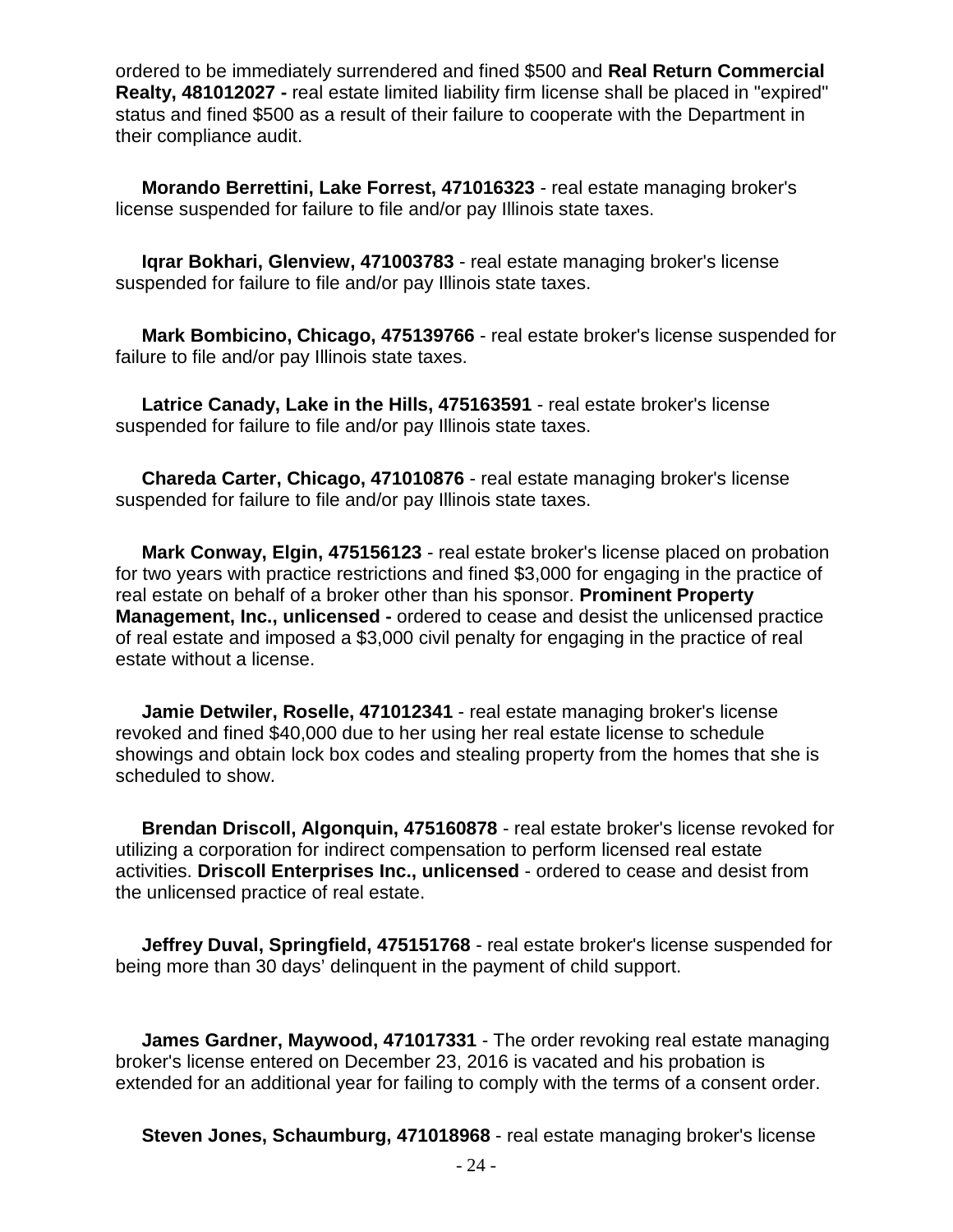revoked for failure to comply with the terms of a consent order.

 **Ewa Kalembasa, Park Ridge, 475143405** - real estate broker's license revoked and fined \$75,000 for engaging in misrepresentation, unprofessional conduct, failing to remit escrow money, and forging the signature of others in multiple real estate transactions.

 **Patricia Kappeler, Spring Grove, 475122309** - real estate broker's license suspended for failure to file and/or pay Illinois state taxes.

 **Thomas Kean, Park Ridge, 471004057** - real estate managing broker's license suspended for failure to file and/or pay Illinois state taxes.

 **Robert Loncar, Naperville, 471018696** - real estate managing broker's license revoked due to his felony criminal convictions.

 **Carlos Martinez, Beach Park, 471014265** - real estate managing broker's license suspended for being more than 30 days' delinquent in the payment of child support.

 **Carlos Masso, Chicago, 473010493** - real estate leasing agent's license suspended and real estate broker's application denied due to a previous criminal conviction.

 **Norman Mathews, Wonder Lake, 475142276** - real estate broker's license revoked and fined \$250 due to his felony criminal convictions.

 **Patricia Navilio, Chicago, 471017061** - real estate managing broker's license suspended for failure to pay and/or file Illinois state taxes.

 **Arlen Peterson, Lake Forest, 475149817** – real estate broker's license suspended for failure to file and/or pay Illinois state income taxes.

 **Robert Quintero, Chicago, 471003035** - real estate managing broker's license voluntarily surrendered for failure to return earnest money after cancellation of a real estate contract in a timely manner.

 **Cora Rush, Lansing, 471015325** - real estate managing broker's license suspended for failure to file and/or pay Illinois state taxes.

 **A T Skallas, Chicago, 475109616** - real estate broker's license suspended for failure to file and/or pay Illinois state income taxes.

 **Ryan Smith, Chicago, 475150650** - real estate broker's license placed on probation for one year for failing to return earnest money in a timely manner.